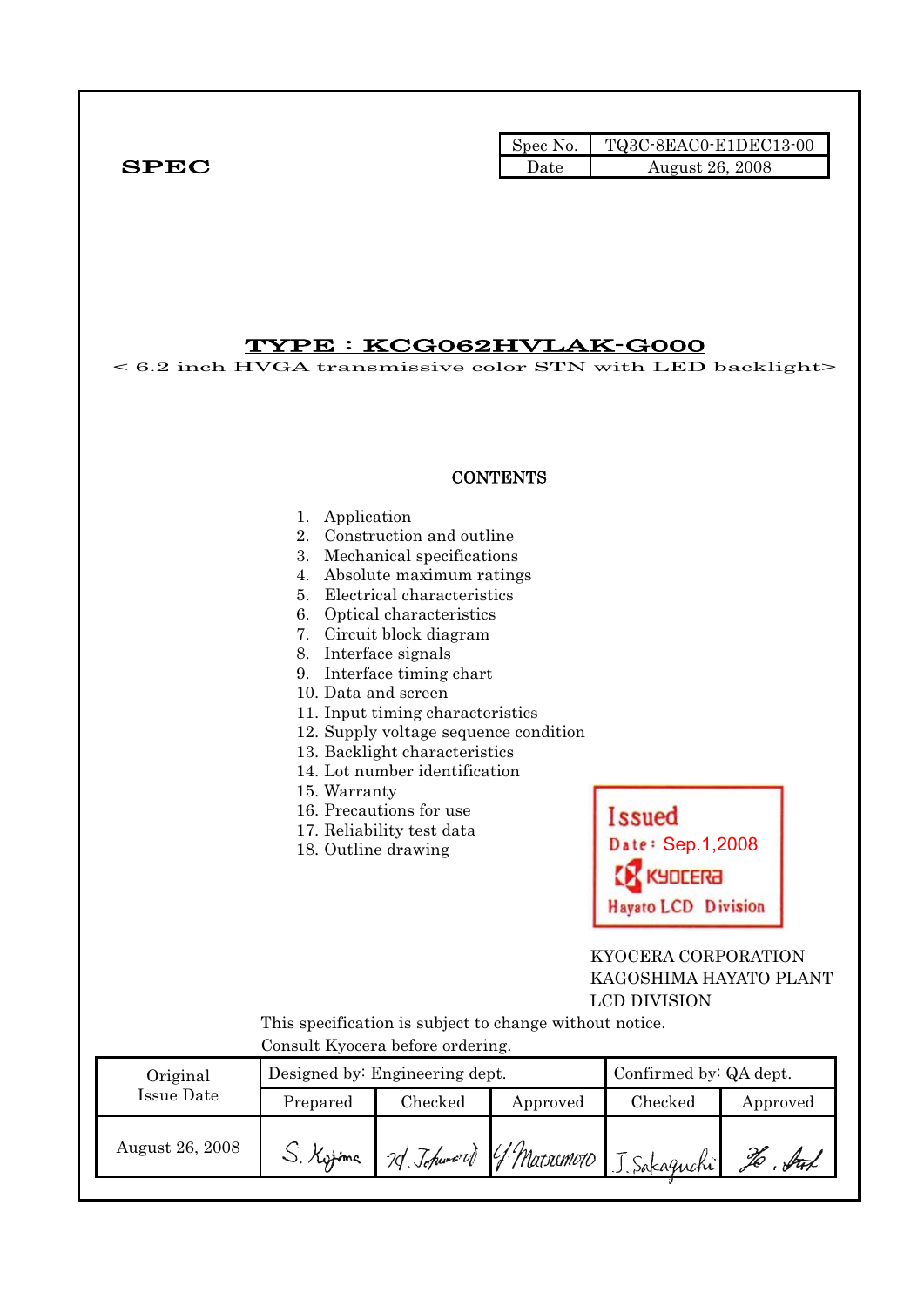| Spec No.              | Part No.         | Page |
|-----------------------|------------------|------|
| TQ3C-8EAC0-E1DEC13-00 | KCG062HVLAK-G000 |      |

# Warning

- 1. This Kyocera LCD module has been specifically designed for use only in electronic devices and industrial machines in the area of audio control, office automation, industrial control, home appliances, etc. The module should not be used in applications where the highest level of safety and and reliability are required and module failure or malfunction of such module results in physical harm or loss of life, as well as enormous damage or loss. Such fields of applications include, without limitation, medical, aerospace, communications infrastructure, atomic energy control. Kyocera expressly disclaims any and all liability resulting in any way to the use of the module In such applications.
- 2. Customer agrees to indemnity, defend and hold Kyocera harmless from and against any and all actions, claims, damages, liabilities, awards, costs, and expenses, including legal expenses, resulting from or arising out of Customer's use, or sale for use, or Kyocera modules in applications.

# Caution

1. Kyocera shall have the right, which Customer hereby acknowledges, to immediately scrap or destroy tooling for Kyocera modules for which no Purchase Orders have been received from the Customer in a two-year period.

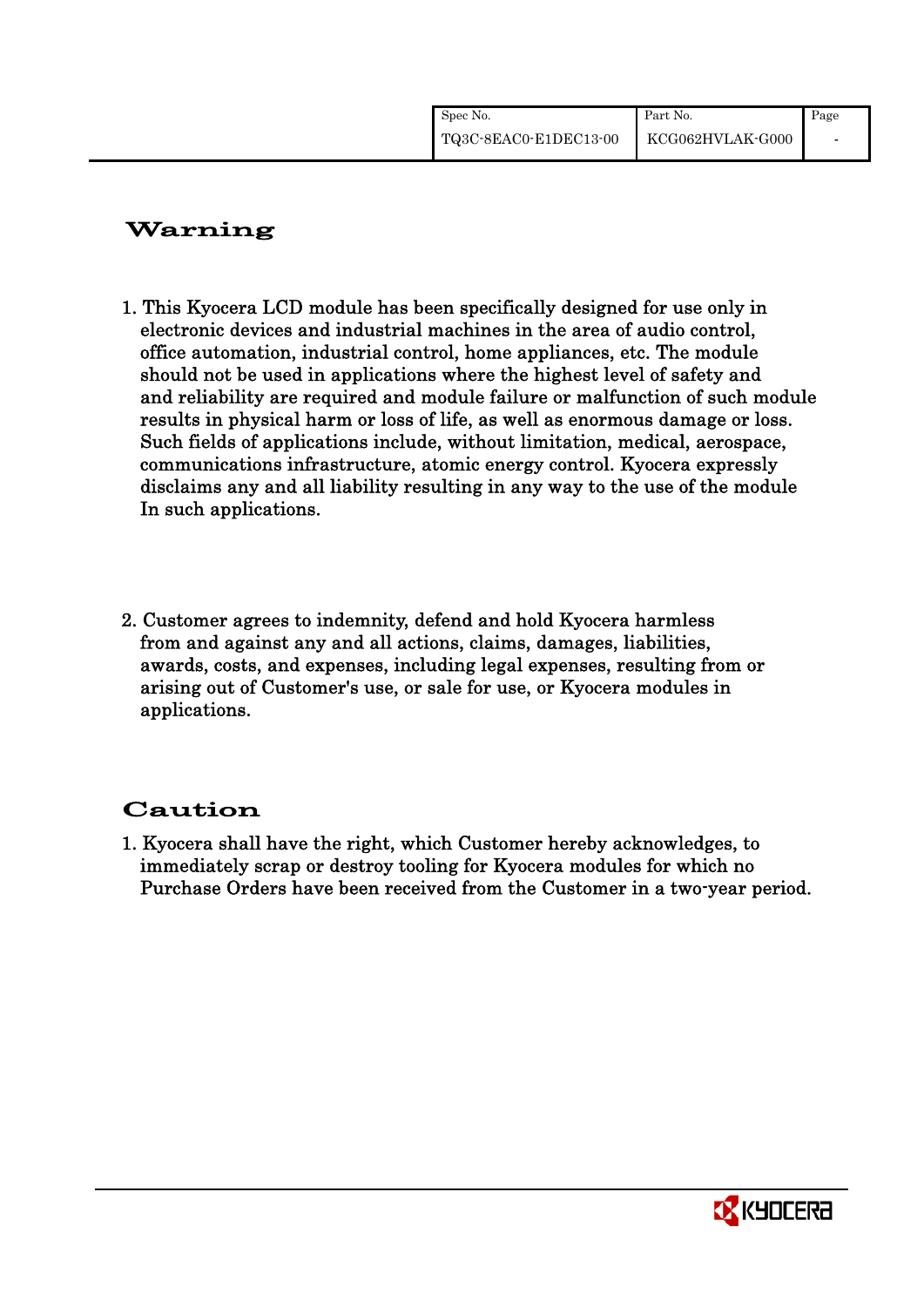|                  |                                                                 |          |  | Spec No. |                                                    | $\operatorname*{Part}% \nolimits_{\mathbb{Z}}\left( \mathbb{Z}^{\Sigma\left( 1\right) }\right)$ No. |                               | Page |
|------------------|-----------------------------------------------------------------|----------|--|----------|----------------------------------------------------|-----------------------------------------------------------------------------------------------------|-------------------------------|------|
|                  |                                                                 |          |  |          | ${\bf TQ3C\text{-}8EAC0\text{-}E1DEC13\text{-}00}$ |                                                                                                     | $\rm KCG062HVLAK\mbox{-}G000$ |      |
|                  |                                                                 |          |  |          | Revision record                                    |                                                                                                     |                               |      |
|                  | Designed by : Engineering dept.<br>$\rm{Date}$<br>$\rm Checked$ |          |  |          | Confirmed by : QA dept.                            |                                                                                                     |                               |      |
|                  |                                                                 | Prepared |  |          | Approved                                           | $\rm Checked$                                                                                       | ${\Large\bf Approved}$        |      |
|                  |                                                                 |          |  |          |                                                    |                                                                                                     |                               |      |
| ${\rm Rev. No.}$ | $\rm{Date}$                                                     | Page     |  |          | $\label{eq:2} \textbf{Descriptions}$               |                                                                                                     |                               |      |
|                  |                                                                 |          |  |          |                                                    |                                                                                                     |                               |      |
|                  |                                                                 |          |  |          |                                                    |                                                                                                     |                               |      |
|                  |                                                                 |          |  |          |                                                    |                                                                                                     |                               |      |
|                  |                                                                 |          |  |          |                                                    |                                                                                                     |                               |      |
|                  |                                                                 |          |  |          |                                                    |                                                                                                     |                               |      |
|                  |                                                                 |          |  |          |                                                    |                                                                                                     |                               |      |
|                  |                                                                 |          |  |          |                                                    |                                                                                                     |                               |      |
|                  |                                                                 |          |  |          |                                                    |                                                                                                     |                               |      |
|                  |                                                                 |          |  |          |                                                    |                                                                                                     |                               |      |
|                  |                                                                 |          |  |          |                                                    |                                                                                                     |                               |      |
|                  |                                                                 |          |  |          |                                                    |                                                                                                     |                               |      |
|                  |                                                                 |          |  |          |                                                    |                                                                                                     |                               |      |
|                  |                                                                 |          |  |          |                                                    |                                                                                                     |                               |      |
|                  |                                                                 |          |  |          |                                                    |                                                                                                     |                               |      |
|                  |                                                                 |          |  |          |                                                    |                                                                                                     |                               |      |
|                  |                                                                 |          |  |          |                                                    |                                                                                                     |                               |      |
|                  |                                                                 |          |  |          |                                                    |                                                                                                     |                               |      |
|                  |                                                                 |          |  |          |                                                    |                                                                                                     |                               |      |
|                  |                                                                 |          |  |          |                                                    |                                                                                                     |                               |      |
|                  |                                                                 |          |  |          |                                                    |                                                                                                     |                               |      |
|                  |                                                                 |          |  |          |                                                    |                                                                                                     |                               |      |
|                  |                                                                 |          |  |          |                                                    |                                                                                                     |                               |      |
|                  |                                                                 |          |  |          |                                                    |                                                                                                     |                               |      |
|                  |                                                                 |          |  |          |                                                    |                                                                                                     |                               |      |
|                  |                                                                 |          |  |          |                                                    |                                                                                                     |                               |      |
|                  |                                                                 |          |  |          |                                                    |                                                                                                     |                               |      |
|                  |                                                                 |          |  |          |                                                    |                                                                                                     |                               |      |
|                  |                                                                 |          |  |          |                                                    |                                                                                                     |                               |      |
|                  |                                                                 |          |  |          |                                                    |                                                                                                     |                               |      |
|                  |                                                                 |          |  |          |                                                    |                                                                                                     |                               |      |
|                  |                                                                 |          |  |          |                                                    |                                                                                                     |                               |      |
|                  |                                                                 |          |  |          |                                                    |                                                                                                     |                               |      |

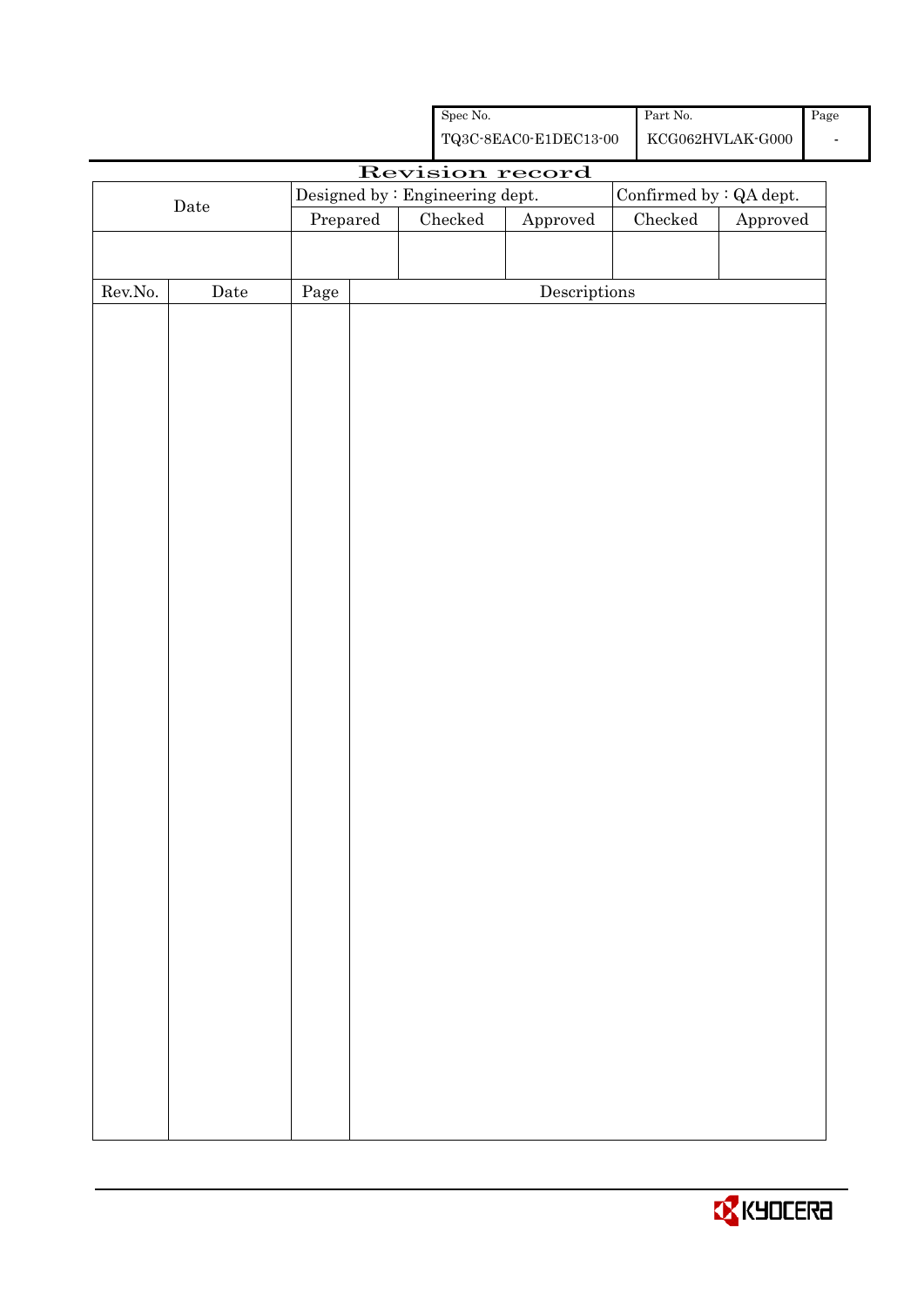### 1. Application

This document defines the specification of KCG062HVLAK-G000. (RoHS Compliant)

#### 2. Construction and outline

| LCD.               | : Transmissive color dot matrix type STN                  |
|--------------------|-----------------------------------------------------------|
| Duty ratio         | $\therefore$ 1/240 duty                                   |
| Backlight system   | : LED                                                     |
| Polarizer          | $\therefore$ Glare treatment                              |
| Additional circuit | : Bias voltage circuit, Randomizing circuit,              |
|                    | DC/DC converter circuit, Temperature compensation circuit |

## 3. Mechanical specifications

| <b>Item</b>            | Specification                                                         | Unit |
|------------------------|-----------------------------------------------------------------------|------|
| Outline dimensions     | $174.2$ (W) $\times$ 73.4 (H) $\times$ 12.2 (D)                       | mm   |
| Active area            | $147.84$ (W) $\times$ 55.44 (H)<br>$(15.8cm / 6.2$ inch $(Diagonal))$ | mm   |
| Effective viewing area | $149.8$ (W) $\times$ 57.4 (H)                                         | mm   |
| Dot format             | $640 \times (R,G,B)$ (W) $\times 240$ (H)                             | dot  |
| Dot size               | $0.057$ (W) $\times$ 0.211 (H)                                        | mm   |
| Dot pitch              | $0.077$ (W) $\times$ 0.231 (H)                                        | mm   |
| Base color<br>$*_{1}$  | Normally Black                                                        |      |
| Mass                   | (TBD)                                                                 | g    |

\*1 Due to the characteristics of the LCD material, the color varies with environmental temperature.

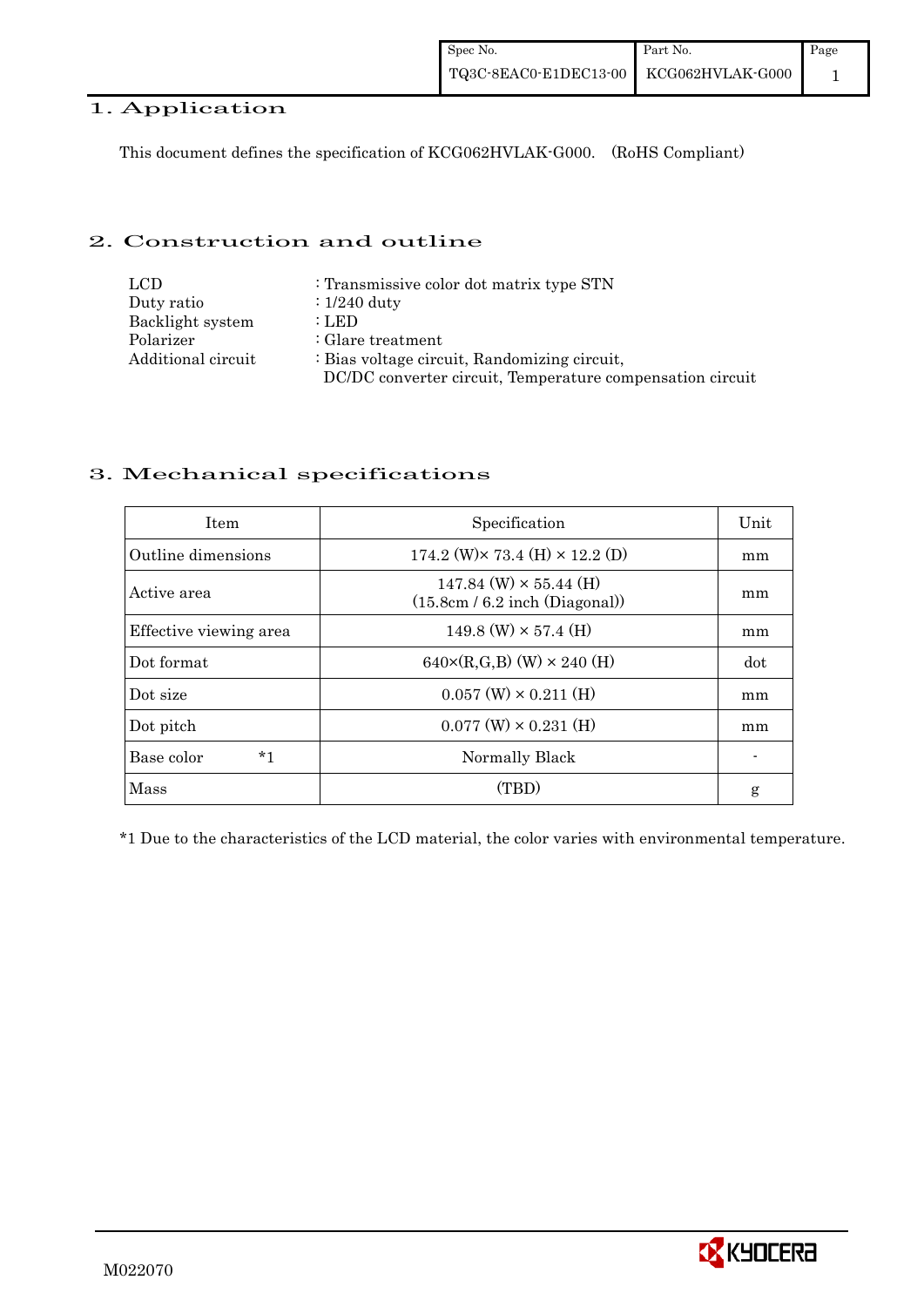#### 4. Absolute maximum ratings

4-1. Electrical absolute maximum ratings

| Item                           | Symbol       | Min. | Max.              | Unit |
|--------------------------------|--------------|------|-------------------|------|
| Supply voltage for logic       | $\rm V_{DD}$ |      | 6.0               |      |
| Supply voltage for LCD driving | <b>VCONT</b> |      | $\rm V_{DD}$      |      |
| $*1$<br>Input signal voltage   | $V_{IN}$     |      | $\rm V_{DD}$      |      |
| FRM frequency                  | <b>fFRM</b>  |      | 150               | Hz   |
| $*_{2}$<br>LED forward current | ΙF           |      | (17)              | mA   |
| $*_{2}$<br>Reversed voltage    | VR           |      | $\left( 5\right)$ |      |

\*1 Input signal : FRM, LOAD, CP, DISP, D0~D7

\*2 For each "AN1-CA1", "AN2-CA2" and "AN3-CA3"

4-2. Environmental absolute maximum ratings

| Item                  |       | Symbol                  | Min.     | Max.    | Unit        |
|-----------------------|-------|-------------------------|----------|---------|-------------|
| Operating temperature | $*1$  | Top                     | $\theta$ | 50      | $^{\circ}C$ |
| Storage temperature   | $*$ ? | <b>T</b> <sub>STO</sub> | $-20$    | 60      | $^{\circ}C$ |
| Operating humidity    | $*3$  | $H_{OP}$                | 10       | $*_{4}$ | %RH         |
| Storage humidity      | $*3$  | H <sub>STO</sub>        | 10       | $*_{4}$ | %RH         |
| Vibration             |       | $\blacksquare$          | *5       | $*5$    |             |
| Shock                 |       |                         | *6       | $*6$    |             |

\*1 Operating temperature means a temperature which operation shall be guaranteed. Since display performance is evaluated at 25°C, another temperature range should be confirmed.

\*2 Temp. = -20°C<48h , Temp. = 60°C<168h

 Store LCD panels at normal temperature/humidity. Keep them free from vibration and shock. An LCD panel that is kept at a low or a high temperature for a long time can be defective due to other conditions, even if the low or high temperature satisfies the standard. (Please refer to "Precautions for Use" for details.)

\*3 Non-condensing

\*4 Temp.≦40°C, 85%RH Max.

Temp. >40°C, Absolute humidity shall be less than 85%RH at 40°C.

\*5

| Frequency       | $10\sim$ 55 Hz    | Acceleration value           |
|-----------------|-------------------|------------------------------|
| Vibration width | $0.15$ m m        | $(0.3 \sim 9 \text{ m/s}^2)$ |
| Interval        | $10 - 55 - 10$ Hz | 1 minutes                    |

 2 hours in each direction X, Y, Z (6 hours total) EIAJ ED-2531

\*6 Acceleration: 490 m/s2, Pulse width: 11 ms

3 times in each direction:  $\pm X$ ,  $\pm Y$ ,  $\pm Z$ EIAJ ED-2531

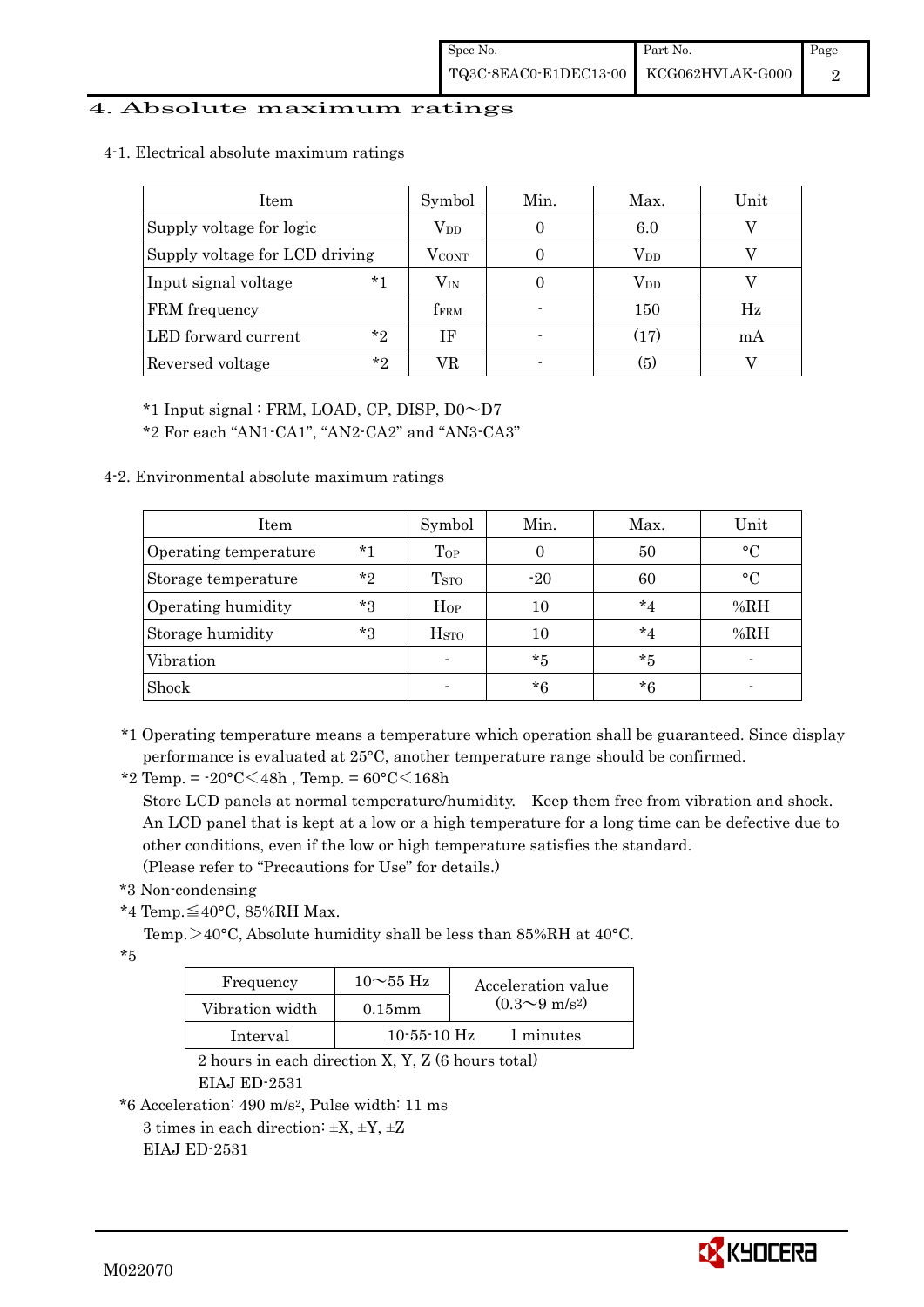#### 5. Electrical characteristics

 $5-1.$  V<sub>DD</sub> =  $5.0V$ 

|                                            | $V_{DD}$ = +5.0V±5%, Temp. = 0 $\sim$ 50°C |                          |                          |                            |              |                           |  |
|--------------------------------------------|--------------------------------------------|--------------------------|--------------------------|----------------------------|--------------|---------------------------|--|
| Item                                       | Symbol                                     | Condition                | Min.                     | Typ.                       | Max.         | Unit                      |  |
| Supply voltage for logic                   | $\rm V_{DD}$                               |                          | 4.75                     | 5.00                       | 5.25         | $\boldsymbol{\mathrm{V}}$ |  |
| Supply voltage for LCD driving<br>$*1, *2$ | $V_{\text{CONT}} = V_{\text{OP}}$          | $0 \sim 50^{\circ}$ C *3 | 1.30                     | 1.80                       | 2.30         | V                         |  |
| Input signal voltage                       |                                            | "High" level             | 0.8V <sub>DD</sub>       |                            | $\rm V_{DD}$ | $\boldsymbol{\mathrm{V}}$ |  |
| (FRM,LOAD,CP,DISP,D0~D7)                   | $V_{IN}$                                   | "Low" level              | $\Omega$                 |                            | $0.2V_{DD}$  | $\boldsymbol{\mathrm{V}}$ |  |
| Input current                              | $I_{IN}$                                   | Input signal             | $-100$                   |                            | 100          | $\mu A$                   |  |
| Rush current for logic                     | <b>IRUSH</b>                               | When LCD<br>turn on.     |                          | $3.0A$ (Peak) $\times$ 1ms |              |                           |  |
| Clock frequency                            | $f_{\rm CP}$                               |                          | $\overline{\phantom{a}}$ | $\overline{a}$             | 10.00        | MHz                       |  |
| $*_{4}$<br>Frame frequency                 | fFRM                                       |                          | 70                       | 75                         | 80           | Hz                        |  |
| Current consumption for logic              | $\rm{I}_{DD}$                              | $*5$                     |                          | 40                         | 60           | mA                        |  |
| Power consumption                          | P <sub>DISP</sub>                          |                          |                          | 200                        | 300          | mW                        |  |

- \*1 The supply voltage ( $V_{\text{CONT}} = V_{\text{OP}}$ ) to drive the display has individual difference. Please adjust the contrast to be most suitable.
- \*2 Frame frequency :  $f_{\text{FRM}} = 75 \text{Hz}$
- \*3 The LCD module has a temperature compensation circuit.
- \*4 In consideration of display quality, it is recommended that frame frequency be set in the range of 70-80Hz. When you have to use higher frame and clock frequencies, confirm the LCD's performance and quality prior to finalizing the frequency value. Generally, as frame and clock frequencies become higher current consumption increases and display quality will degrade.

#### \*5 Display pattern:



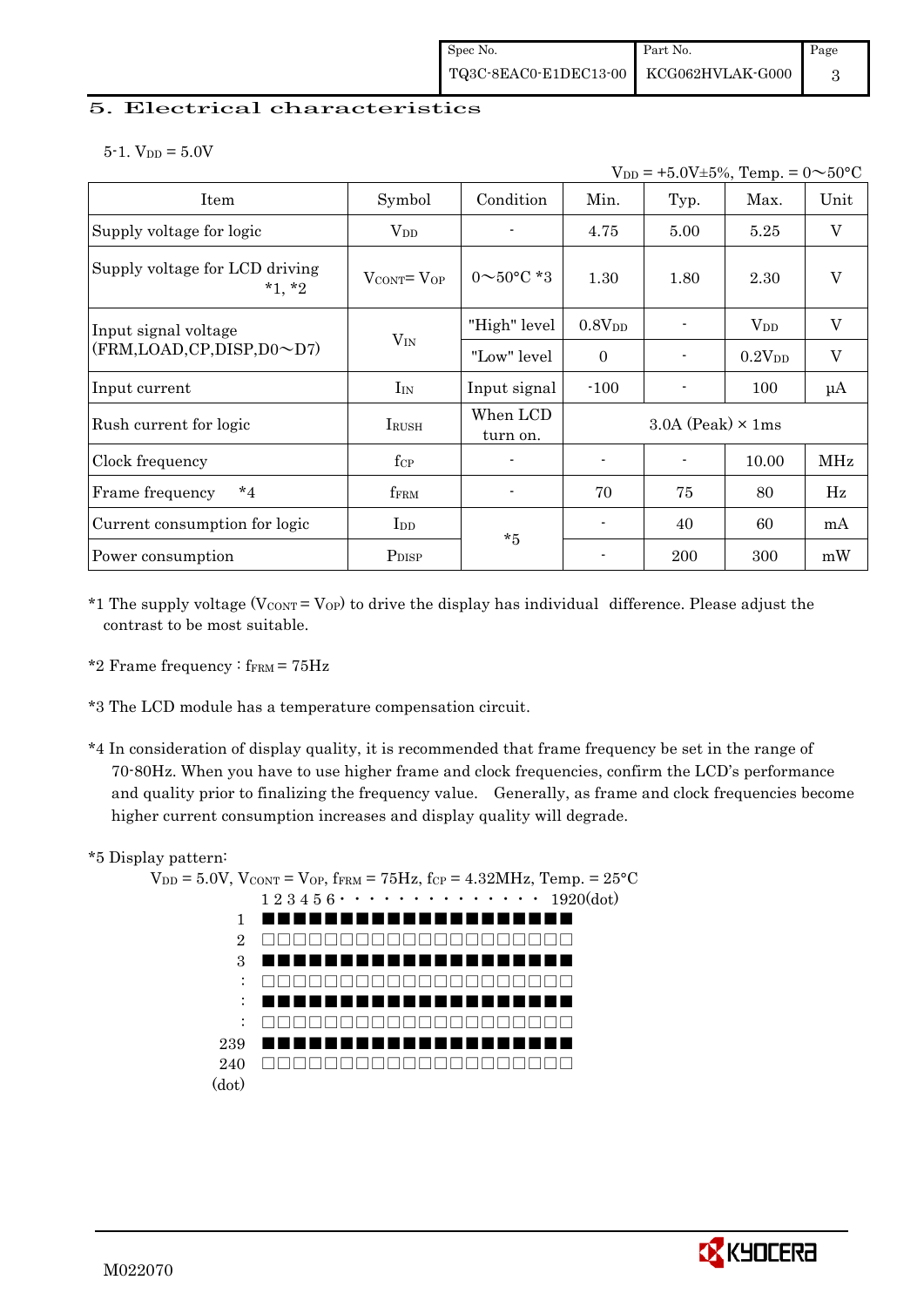Spec No. TQ3C-8EAC0-E1DEC13-00 Part No. KCG062HVLAK-G000 Page 4

|  | $5-2.$ V <sub>DD</sub> = $3.3V$ |  |
|--|---------------------------------|--|
|--|---------------------------------|--|

 $V_{DD} = +3.3V \pm 0.3V$  Temp. =  $0 \sim 50^{\circ}$ C

| Item                                       | Symbol                            | Condition                | Min.               | Typ.                       | Max.               | Unit           |
|--------------------------------------------|-----------------------------------|--------------------------|--------------------|----------------------------|--------------------|----------------|
| Supply voltage for logic                   | $\rm V_{DD}$                      |                          | $3.0\,$            | 3.3                        | $3.6\,$            | $\mathbf{V}$   |
| Supply voltage for LCD driving<br>$*1, *2$ | $V_{\text{CONT}} = V_{\text{OP}}$ | $0 \sim 50^{\circ}$ C *3 | 1.30               | 1.80                       | 2.30               | $\overline{V}$ |
| Input signal voltage                       |                                   | "High" level             | 0.8V <sub>DD</sub> |                            | $V_{DD}$           | $\mathbf V$    |
| (FRM,LOAD,CP,DISP,D0~D7)                   | $V_{IN}$                          | "Low" level              | $\Omega$           |                            | 0.2V <sub>DD</sub> | $\mathbf V$    |
| Input current                              | $I_{IN}$                          | Input signal             | $-100$             |                            | 100                | μA             |
| Rush current for logic                     | <b>I</b> RUSH                     | When LCD<br>turn on.     |                    | $3.0A$ (Peak) $\times$ 1ms |                    |                |
| Clock frequency                            | $f_{\rm CP}$                      |                          |                    |                            | 10.00              | MHz            |
| $*_{4}$<br>Frame frequency                 | ${\rm f_{FRM}}$                   | $\overline{a}$           | 70                 | 75                         | 80                 | Hz             |
| Current consumption for logic              | $_{\rm{LDD}}$                     | $*5$                     | $\blacksquare$     | 55                         | 83                 | mA             |
| Power consumption                          | P <sub>DISP</sub>                 |                          |                    | 182                        | 274                | mW             |

 $*1$  The supply voltage (V $_{\text{CONT}} = V_{\text{OP}}$ ) to drive the display has individual difference. Please adjust the contrast to be most suitable.

\*2 Frame frequency :  $f_{\text{FRM}} = 75 \text{Hz}$ 

\*3 The LCD module has a temperature compensation circuit.

\*4 In consideration of display quality, it is recommended that frame frequency be set in the range of 70-80Hz. When you have to use higher frame and clock frequencies, confirm the LCD's performance and quality prior to finalizing the frequency value. Generally, as frame and clock frequencies become higher current consumption increases and display quality will degrade.

#### \*5 Display pattern:



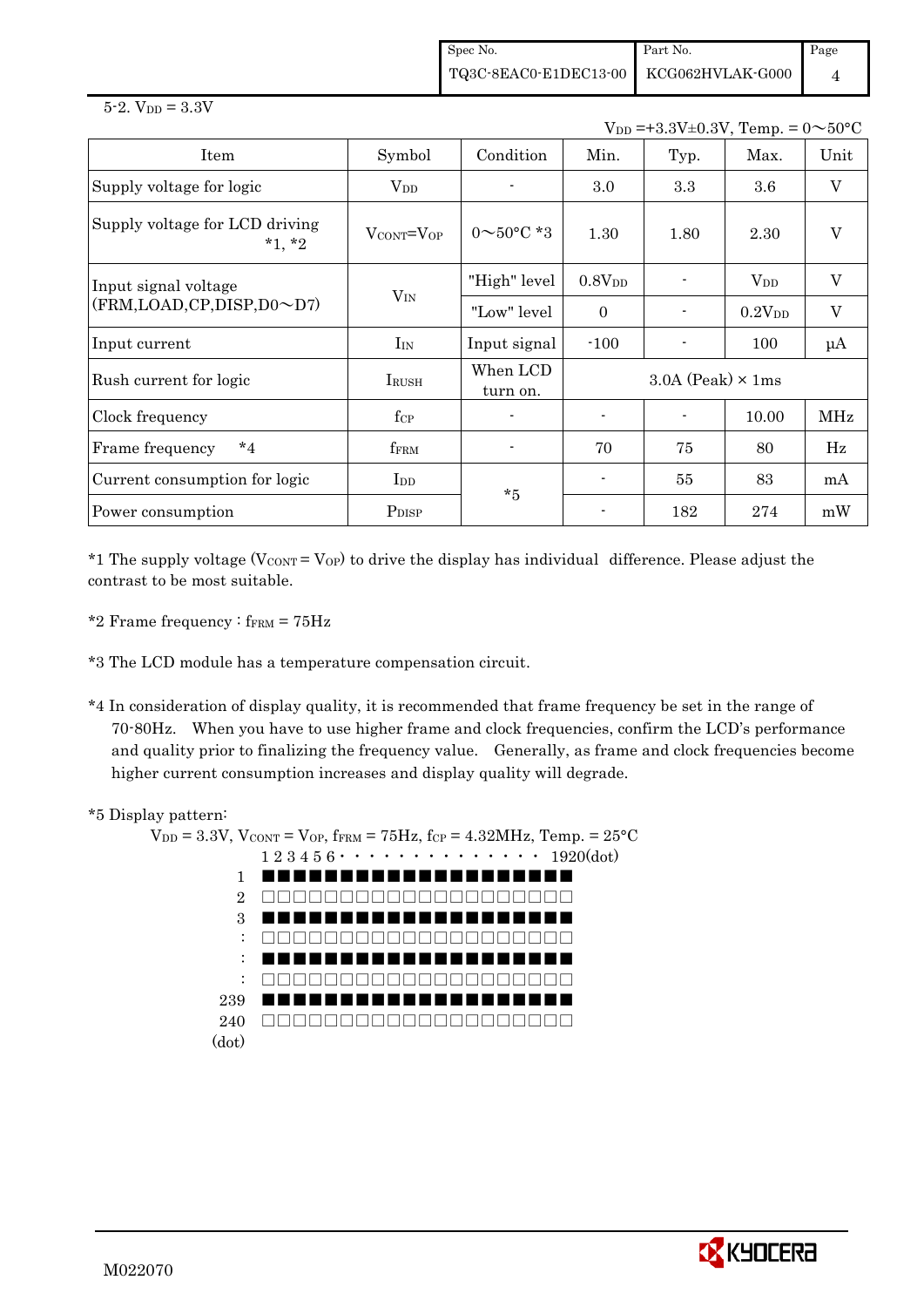Spec No. TQ3C-8EAC0-E1DEC13-00 Part No. KCG062HVLAK-G000 Page 5

|                     |       |                |                             |                          |        | $m$ easuring spot $-\varphi$ oroman, Temp. $-2\vartheta$ |                          |
|---------------------|-------|----------------|-----------------------------|--------------------------|--------|----------------------------------------------------------|--------------------------|
| Item                |       | Symbol         | Condition                   | Min.                     | Typ.   | Max.                                                     | Unit                     |
| Rise                |       | $\tau_r$       | $\theta = \phi = 0^{\circ}$ |                          | 320    | 420                                                      | ms                       |
| Response time       | Down  | $\tau$ d       | $\theta = \phi = 0^{\circ}$ |                          | 170    | 270                                                      | ms                       |
|                     |       | $\theta$ upper |                             | $\overline{\phantom{a}}$ | 30     |                                                          |                          |
|                     |       | $\theta$ lower | $CR \geq 2$                 | $\overline{\phantom{a}}$ | 20     | $\overline{\phantom{a}}$                                 | deg.                     |
| Viewing angle range |       | $\phi$ left    |                             |                          | 50     |                                                          |                          |
|                     |       | $\phi$ RIGHT   |                             |                          | 50     |                                                          | deg.                     |
| Contrast ratio      |       | $\mathrm{CR}$  | $\theta = \phi = 0^{\circ}$ | $15\,$                   | 30     | $\overline{\phantom{a}}$                                 | $\overline{\phantom{a}}$ |
| <b>Brightness</b>   |       | $\mathbf{L}$   | IF=15mA/Line                | (140)                    | (200)  | $\overline{\phantom{a}}$                                 | cd/m <sup>2</sup>        |
|                     |       | $\mathbf X$    | $\theta = \phi = 0^{\circ}$ | (0.42)                   | (0.47) | (0.52)                                                   |                          |
|                     | Red   | y              |                             | (0.30)                   | (0.35) | (0.40)                                                   |                          |
|                     |       | $\mathbf X$    | $\theta = \phi = 0^{\circ}$ | (0.24)                   | (0.29) | (0.34)                                                   |                          |
| Chromaticity        | Green | $\mathbf y$    |                             | (0.48)                   | (0.53) | (0.58)                                                   |                          |
| coordinates         |       | $\mathbf X$    | $\theta = \phi = 0^{\circ}$ | (0.10)                   | (0.15) | (0.20)                                                   |                          |
|                     | Blue  | $\mathbf y$    |                             | (0.07)                   | (0.12) | (0.17)                                                   |                          |
|                     |       | $\mathbf X$    | $\theta = \phi = 0^{\circ}$ | (0.21)                   | (0.26) | (0.31)                                                   |                          |
|                     | White | $\mathbf y$    |                             | (0.25)                   | (0.30) | (0.35)                                                   |                          |

## 6. Optical characteristics

Measuring spot  $=$   $\phi$  6.0mm, Temp. = 25°C.

Optimum contrast is obtained by adjusting the LCD driving voltage  $(V<sub>OP</sub>)$  while at the viewing angle of  $\theta = \phi = 0^{\circ}$ .

6-1. Definition of contrast ratio

 $CR(Contrast ratio) =$  Brightness with all pixels "White" Brightness with all pixels "Black"

6-2. Definition of VOP



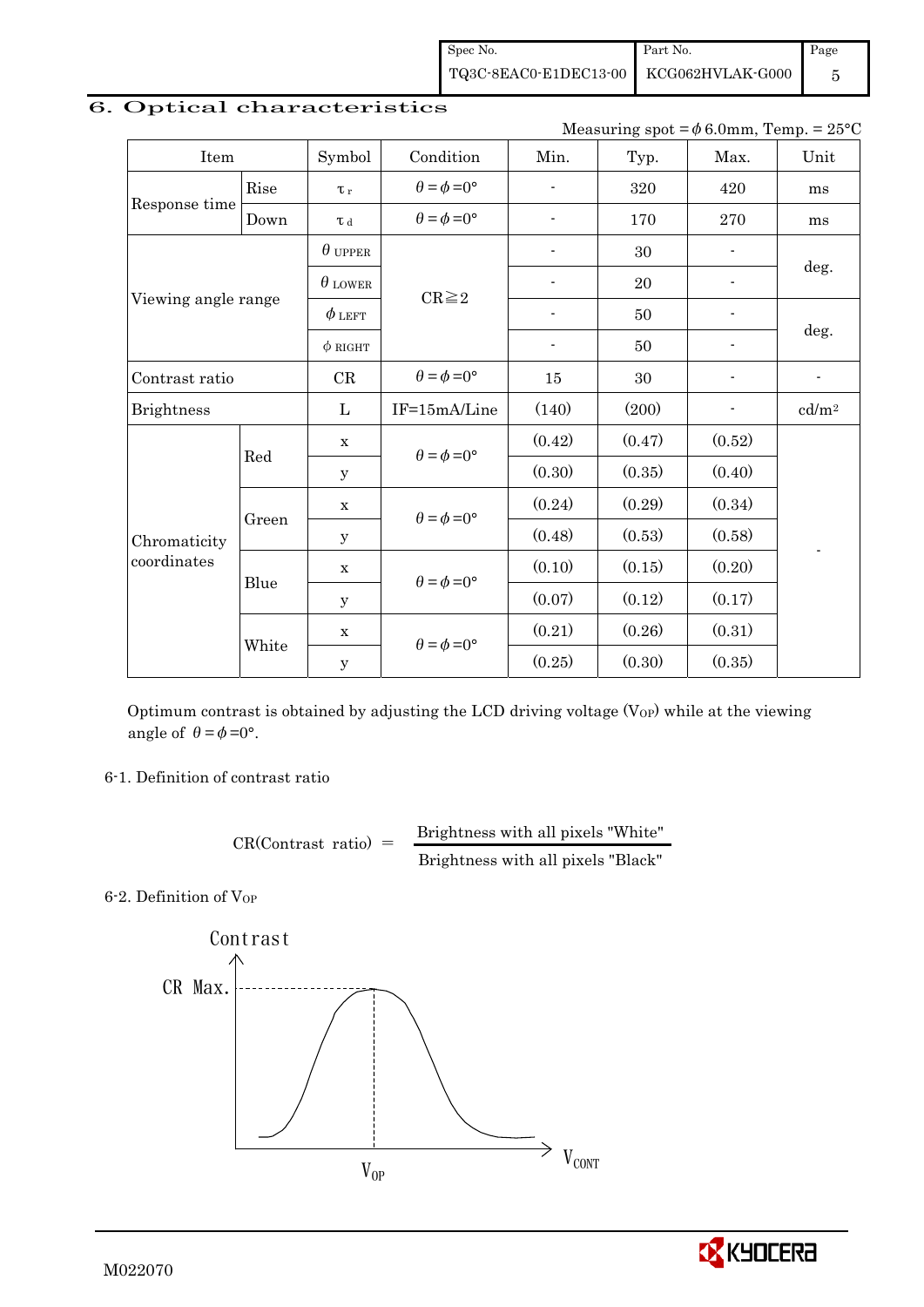# 6-3. Definition of response time Black | White | Black 90% 10%  $\overline{\mathbf{K}}$ ₹  $\tau$ <sub>r</sub>  $\tau$ <sub>d</sub>

#### 6-4. Definition of viewing angle



 $\theta$  direction  $\phi$  direction



6-5. Brightness measuring points



- 1) Rating is defined on the average in the viewing area.
- 2) Measured 30 minutes after the LED is powered on. (Ambient temp. = 25°C)
- 

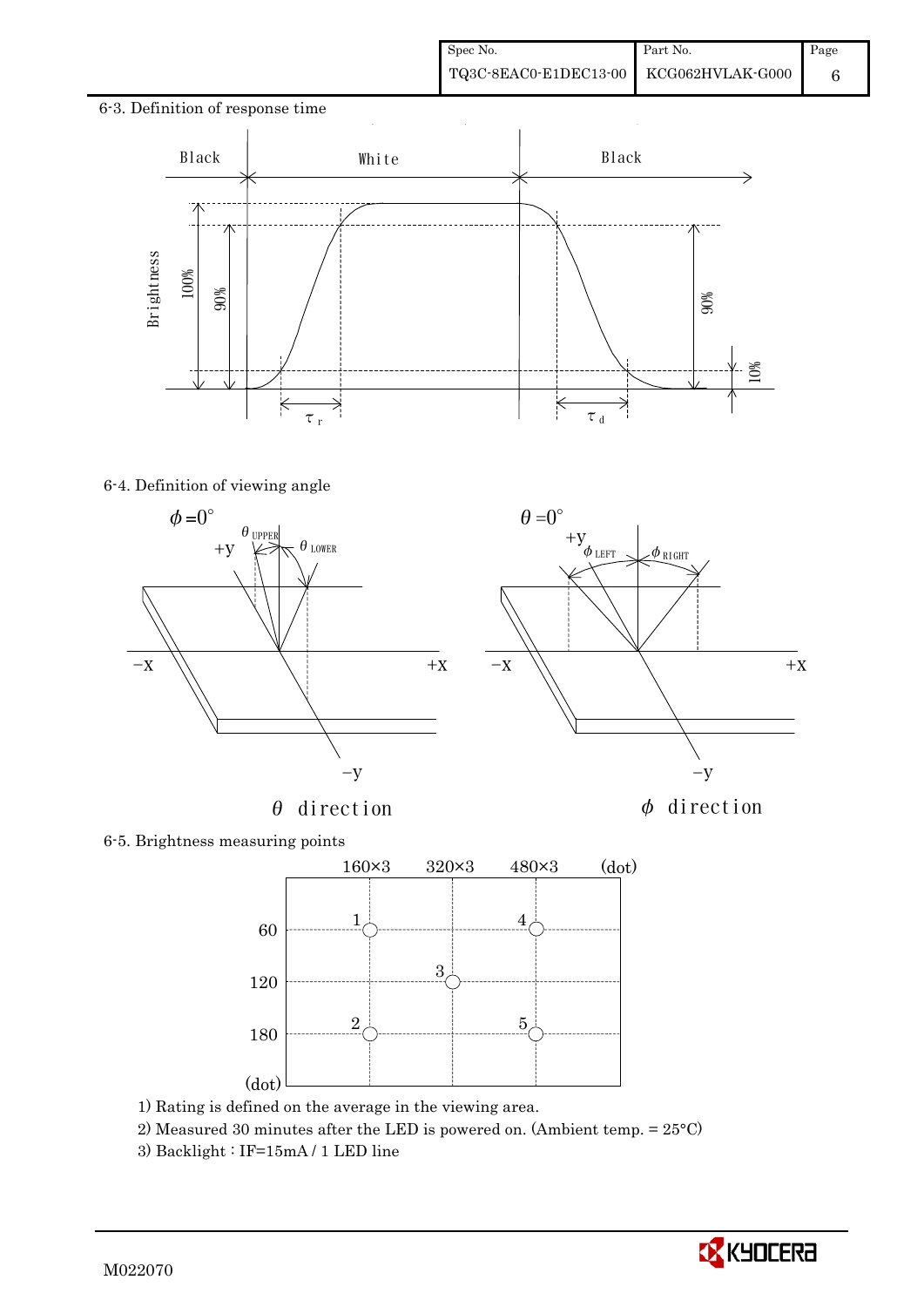## 7. Circuit block diagram



7-1. Power supply



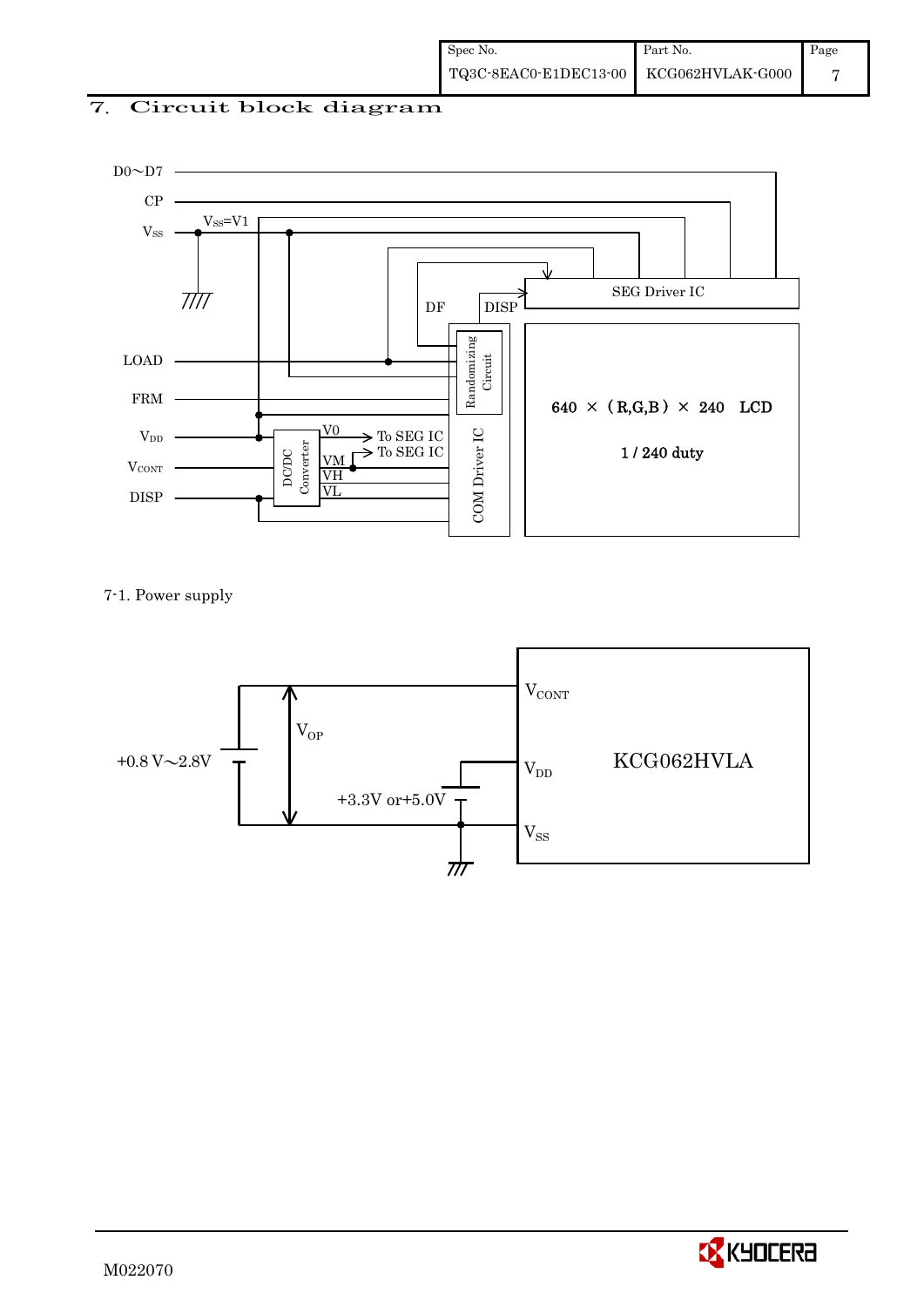#### 8. Interface signals

| No.            | Symbol                 | Description                                  | Level         |
|----------------|------------------------|----------------------------------------------|---------------|
| $\mathbf{1}$   | <b>FRM</b>             | Synchronous signal for driving scanning line | H             |
| $\overline{2}$ | <b>LOAD</b>            | Data signal latch clock                      | $H\to L$      |
| 3              | ${\cal CP}$            | Data signal shift clock                      | $H\to L$      |
| $\overline{4}$ | <b>DISP</b>            | Display control signal                       | H(ON), L(OFF) |
| $\overline{5}$ | <b>V</b> <sub>DD</sub> | Power supply for logic                       |               |
| $\,6$          | $V_{SS}$               | <b>GND</b>                                   |               |
| $\overline{7}$ | <b>VCONT</b>           | LCD adjust voltage                           |               |
| 8              | D7                     |                                              |               |
| 9              | D <sub>6</sub>         |                                              |               |
| 10             | D <sub>5</sub>         |                                              |               |
| 11             | D <sub>4</sub>         |                                              |               |
| 12             | D3                     | Display data                                 | H(ON), L(OFF) |
| 13             | D2                     |                                              |               |
| 14             | D1                     |                                              |               |
| 15             | D <sub>0</sub>         |                                              |               |
| 16             | <b>V</b> <sub>DD</sub> |                                              |               |
| 17             | <b>V</b> <sub>DD</sub> | Power supply for logic                       |               |
| 18             | $V_{SS}$               |                                              |               |
| 19             | $V_{SS}$               | GND                                          |               |
| 20             | $V_{SS}$               |                                              |               |

#### 8-1. Pin assignment of LCD panel

 $\rm LCD~connector ~~:~~08\text{-}6210\text{-}020\text{-}340\text{-}800+~~(ELCO)$ Recommended matching FFC or FPC : 0.5mm pitch

- 
- 

#### 8-2. Pin assignment of LED

| No.              | Symbol          | Description |
|------------------|-----------------|-------------|
| $\mathbf{1}$     | AN1             | Anode 1     |
| $\overline{2}$   | AN2             | Anode 2     |
| $\boldsymbol{3}$ | AN <sub>3</sub> | Anode 3     |
| $\overline{4}$   | AN4             | Anode 4     |
| 5                | CA4             | Cathode 4   |
| 6                | CA <sub>3</sub> | Cathode 3   |
| 7                | CA2             | Cathode 2   |
| 8                | CA1             | Cathode 1   |

 LCD side connector : FPC Recommended matching connector

: IMSA-9637S-08A-GF (IRISO)

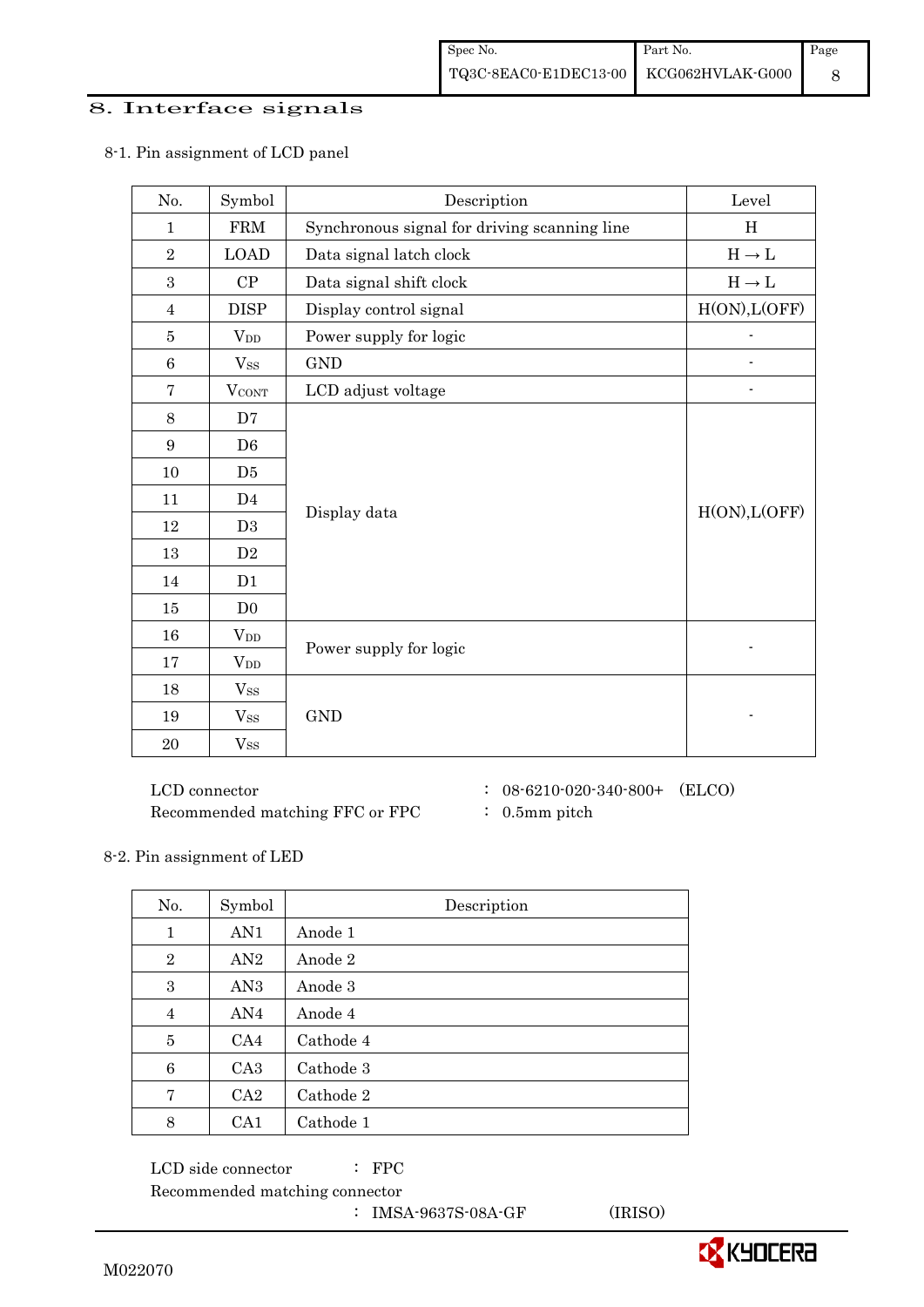9. Interface timing chart



\* The cycle of the LOAD signal should be stable and continuously applied without interruption.

\* The above-mentioned timing chart is a reference to set up a LCD module, not an electrical rating.

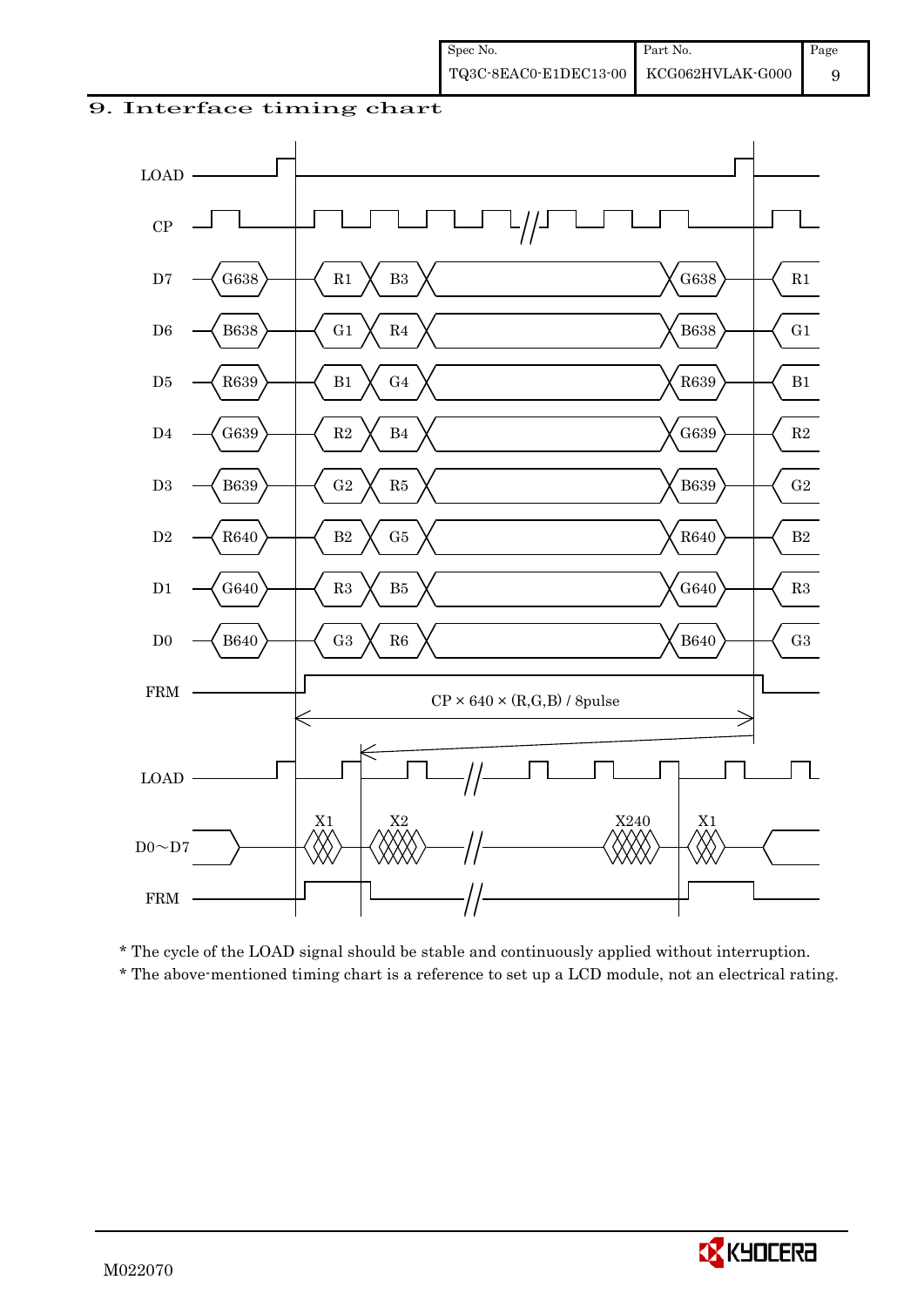#### 10. Data and screen



#### 11. Input timing characteristics



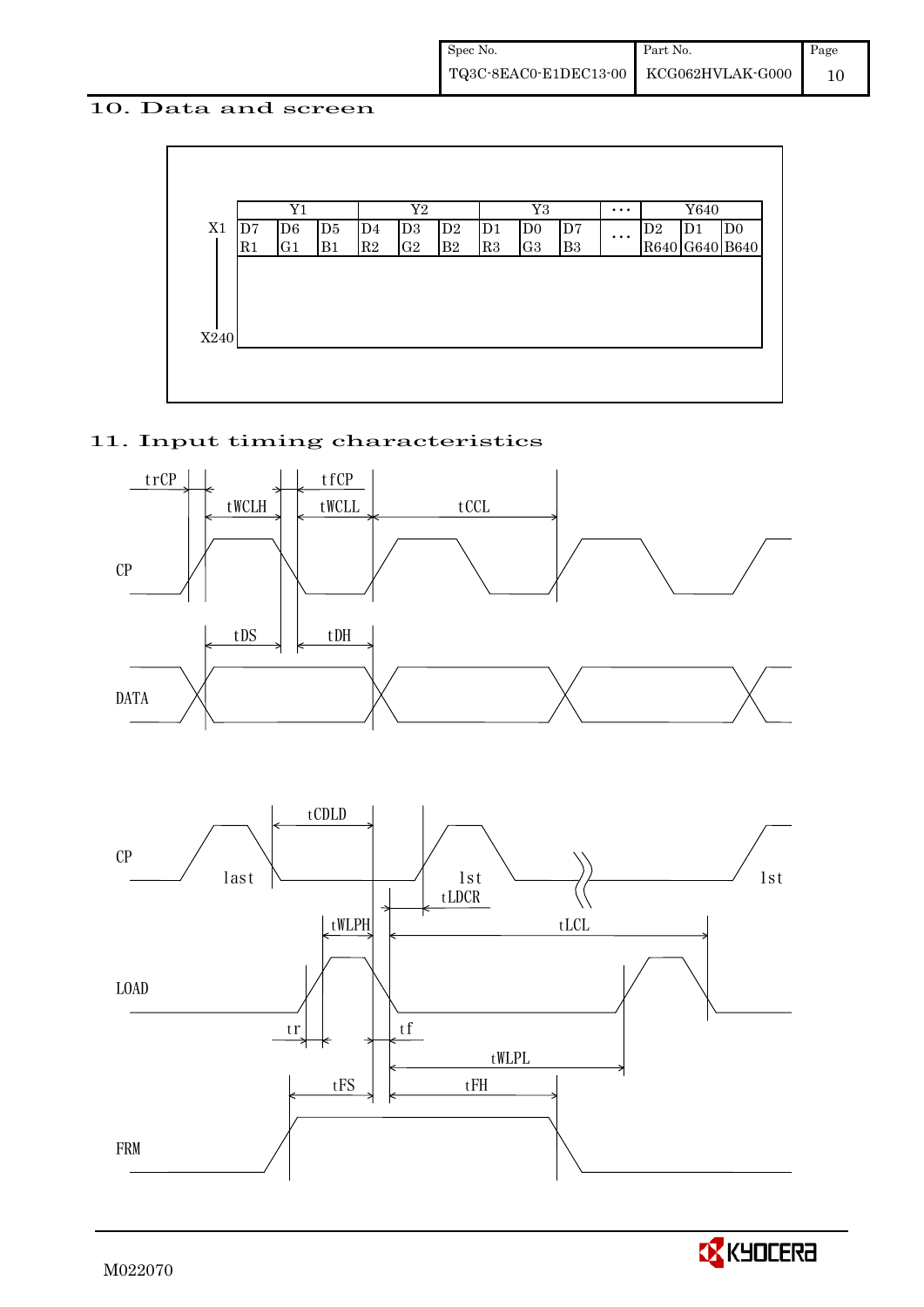| Spec No.                               | Part No. | Page |
|----------------------------------------|----------|------|
| TQ3C-8EAC0-E1DEC13-00 KCG062HVLAK-G000 |          |      |

## 11-1. Switching characteristics  $(V_{DD} = 5.0V)$

|                                  |         | Input characteristics : $V_{DD} = +5.0V \pm 5\%$ , Temp. = $0 \sim 50^{\circ}$ C |                          |                          |      |
|----------------------------------|---------|----------------------------------------------------------------------------------|--------------------------|--------------------------|------|
| Item                             |         | Symbol                                                                           | Min.                     | Max.                     | Unit |
| CP cycle                         | $*_{1}$ | tCCL                                                                             | 100                      | $\overline{\phantom{a}}$ | ns   |
| CP"H" pulse width                |         | tWCLH                                                                            | 30                       | $\blacksquare$           | ns   |
| CP"L" pulse width                |         | tWCLL                                                                            | 30                       | $\blacksquare$           | ns   |
| CP rise up time                  |         | trCP                                                                             | $\overline{\phantom{a}}$ | 15                       | ns   |
| CP fall down time                |         | tfCP                                                                             | $\overline{\phantom{a}}$ | 15                       | ns   |
| Data set up time                 |         | tDS                                                                              | 25                       | $\overline{\phantom{a}}$ | ns   |
| Data hold time                   |         | $t$ DH                                                                           | 25                       | $\overline{\phantom{a}}$ | ns   |
| LOAD "H" pulse width             |         | tWLPH                                                                            | 40                       | $\overline{\phantom{a}}$ | ns   |
| LOAD "L" pulse width             |         | tWLPL                                                                            | 400                      | -                        | ns   |
| LOAD cycle                       | $*_{2}$ | tLCL                                                                             | 500                      | $\blacksquare$           | ns   |
| $CP \rightarrow$ LOAD delay time |         | tCDLD                                                                            | 60                       | $\overline{\phantom{a}}$ | ns   |
| $LOAD \rightarrow CP$ delay time |         | $t\text{LDCR}$                                                                   | 60                       | $\overline{\phantom{a}}$ | ns   |
| Input signal rise up time        |         | tr                                                                               | $\overline{\phantom{a}}$ | 20                       | ns   |
| Input signal fall down time      |         | tf                                                                               | $\overline{\phantom{a}}$ | 20                       | ns   |
| FRM data set up time             |         | tFS                                                                              | 120                      | $\blacksquare$           | ns   |
| FRM data hold time               |         | tFH                                                                              | 30                       | $\overline{\phantom{a}}$ | ns   |

\*1 CP cycle is adjusted so that FRM signal is 75Hz.

\*2 LOAD cycle is constant.

## 11-2. Switching characteristics  $(V_{DD} = 3.3V)$

|                                  | Input characteristics : $V_{DD} = +3.3V \pm 0.3V$ , Temp. = $0 \sim 50^{\circ}$ C |                |                          |                          |      |
|----------------------------------|-----------------------------------------------------------------------------------|----------------|--------------------------|--------------------------|------|
| Item                             |                                                                                   | Symbol         | Min.                     | Max.                     | Unit |
| CP cycle                         | $*1$                                                                              | tCCL           | 100                      |                          | ns   |
| CP"H" pulse width                |                                                                                   | tWCLH          | 40                       | $\overline{\phantom{a}}$ | ns   |
| CP"L" pulse width                |                                                                                   | tWCLL          | 40                       | $\blacksquare$           | ns   |
| CP rise up time                  |                                                                                   | trCP           | $\overline{\phantom{a}}$ | 20                       | ns   |
| CP fall down time                |                                                                                   | tfCP           | $\overline{\phantom{a}}$ | 20                       | ns   |
| Data set up time                 |                                                                                   | tDS            | 35                       | $\overline{\phantom{a}}$ | ns   |
| Data hold time                   |                                                                                   | $t$ DH         | 35                       | $\blacksquare$           | ns   |
| LOAD "H" pulse width             |                                                                                   | tWLPH          | 50                       | $\overline{\phantom{a}}$ | ns   |
| LOAD "L" pulse width             |                                                                                   | tWLPL          | 400                      | $\blacksquare$           | ns   |
| LOAD cycle                       | $*_{2}$                                                                           | tLCL           | 500                      | $\overline{\phantom{a}}$ | ns   |
| $CP \rightarrow$ LOAD delay time |                                                                                   | tCDLD          | 60                       | $\overline{\phantom{a}}$ | ns   |
| $LOAD \rightarrow CP$ delay time |                                                                                   | $t\text{LDCR}$ | 80                       | $\overline{\phantom{a}}$ | ns   |
| Input signal rise up time        |                                                                                   | tr             | $\overline{\phantom{a}}$ | 20                       | ns   |
| Input signal fall down time      |                                                                                   | tf             | $\overline{\phantom{a}}$ | 20                       | ns   |
| FRM data set up time             |                                                                                   | tFS            | 120                      | $\blacksquare$           | ns   |
| FRM data hold time               |                                                                                   | tFH            | 30                       | $\overline{a}$           | ns   |

\*1 CP cycle is adjusted so that FRM signal is 75Hz.

\*2 LOAD cycle is constant.

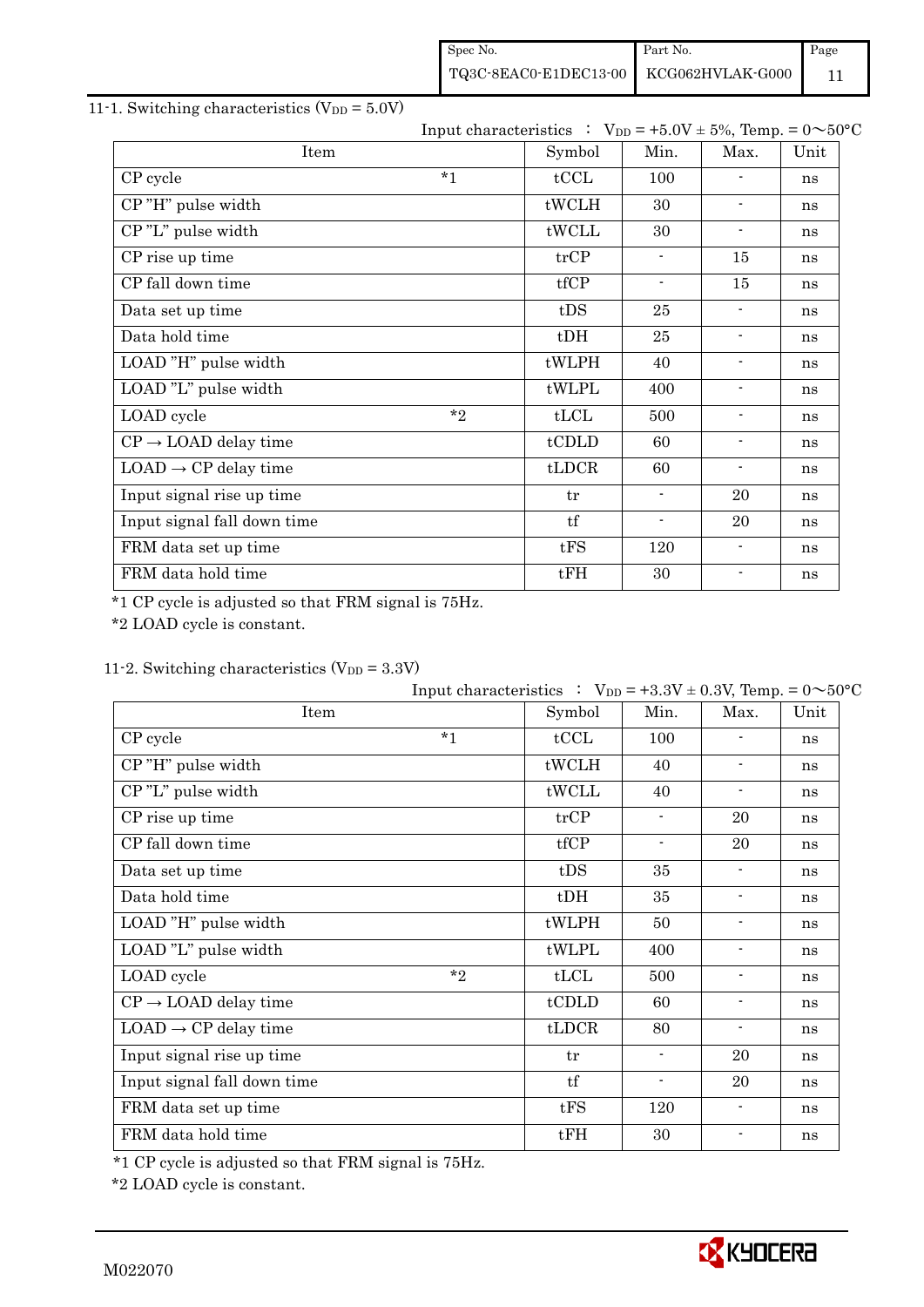#### 12. Supply voltage sequence condition

In normal operation, logic within the LCD module reverses the polarity of the drive voltage every few lines to prevent DC damage to the liquid crystal material. But when a voltage is present on  $V_{\text{CONT}}$  outside of the time when the  $V_{\text{DD}}$  logic voltage is stable, a drive voltage is applied to the liquid crystal material without the polarity reversals. This sometimes result in a deterioration of display quality and a reduction in life time.



\* Input signal: FRM, LOAD, CP, D0~D7

- \* The above sequence should be designed as to maintain each normal voltage when the liquid crystal module load is applied to your system.
- \* Control the supply voltage sequence to not float any signal line when the LCD panel is being driven.

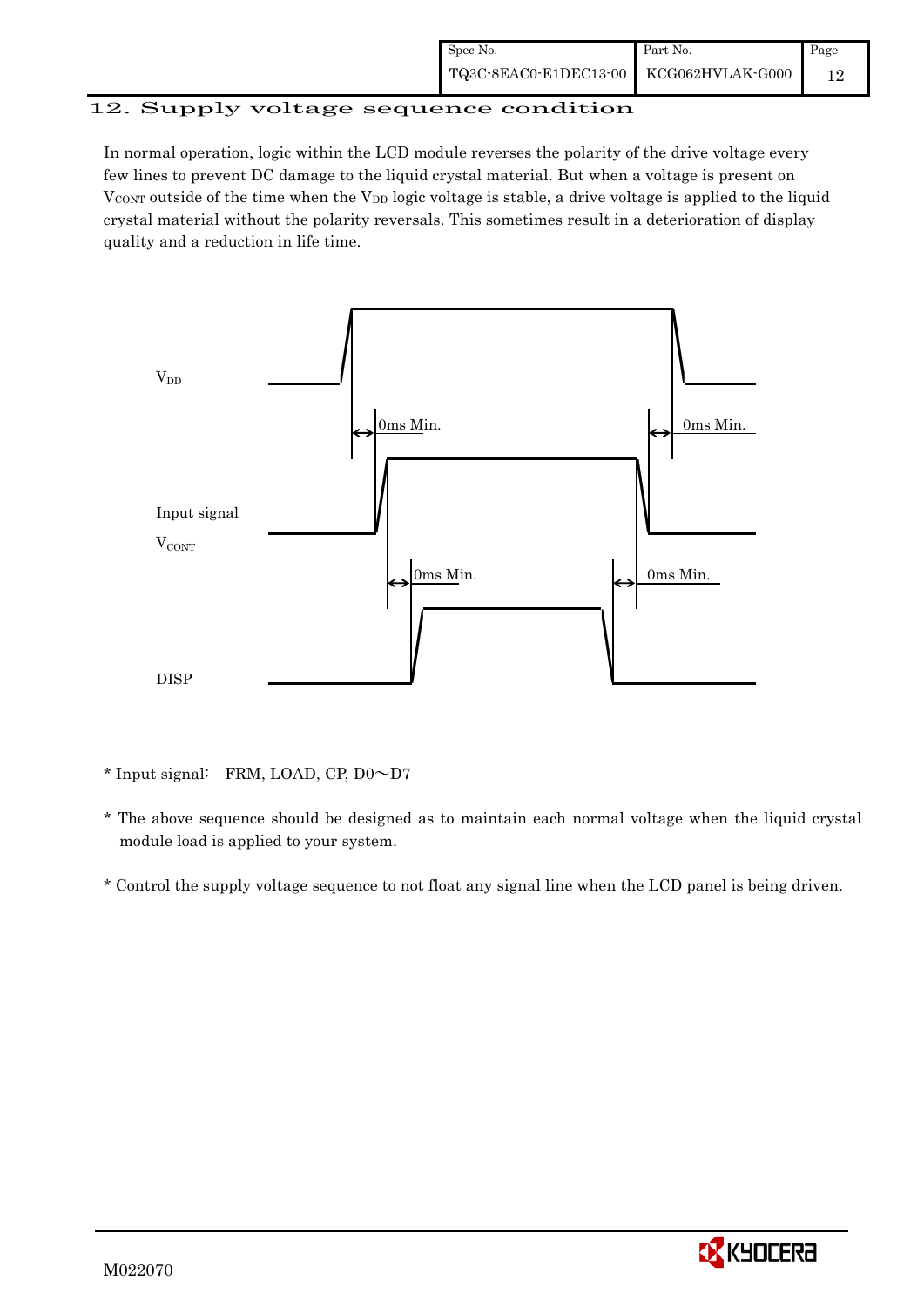| Spec No.                               | Part No. | Page |
|----------------------------------------|----------|------|
| TQ3C-8EAC0-E1DEC13-00 KCG062HVLAK-G000 |          |      |

## 13. LED Backlight characteristics

LED ratings

| Item                |          | Symbol | Min.                     | Typ.   | Max.   | Unit             | Note                        |
|---------------------|----------|--------|--------------------------|--------|--------|------------------|-----------------------------|
| Forward current     | $*1$     | ΙF     | $\blacksquare$           | (15)   |        | mA               | Ta= $0 \sim 50$ °C          |
|                     | *1       |        | $\blacksquare$           | (22.4) | (24.5) | V                | IF=15mA, $Ta=0^{\circ}C$    |
| Forward voltage     |          | VF     | $\blacksquare$           | (21.7) | (23.8) | V                | IF=15mA, Ta= $25^{\circ}$ C |
|                     |          |        | $\overline{\phantom{a}}$ | (21.0) | (23.1) | V                | IF=15mA, $Ta=50^{\circ}C$   |
| Operating life time | $*2, *3$ | T      | $\blacksquare$           | (TBD)  |        | $\boldsymbol{h}$ | $IF=15mA$                   |

\*1 For each "AN1-CA1", "AN2-CA2" and "AN3-CA3"

\*2 When brightness decrease 50% of initial brightness.

\*3 Life time is estimated data.

 \* An input current below 8.0mA may reduce the brightness uniformity of the LED backlight. This is because the amount of light from each LED chip is different. Therefore, please evaluate carefully before finalizing the input current.

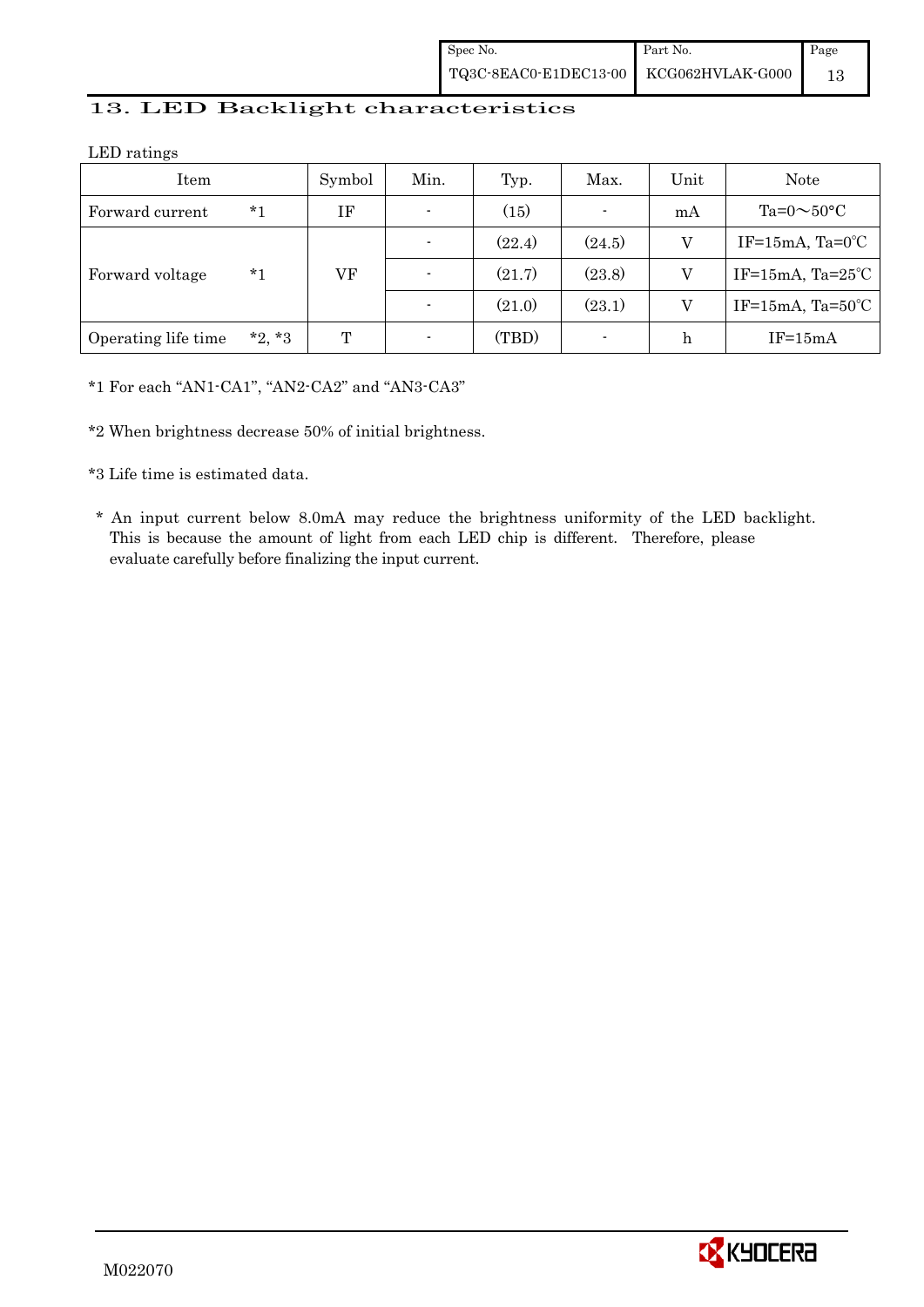#### 14. Lot number identification

The lot number shall be indicated on the back of the backlight case of each LCD.

KCG062HVLAK-G000  $\cdot$  OO  $\cdot$  OO  $\cdot$  O MADE IN OOOOO

| $\downarrow \downarrow \quad \downarrow \quad \downarrow$ |  | $\downarrow$    |
|-----------------------------------------------------------|--|-----------------|
| 12 3 4                                                    |  | $5\overline{5}$ |

- No1. No5. above indicate
	- 1. Year code
	- 2. Month code
	- 3. Date
	- 4. Version Number
	- 5. Country of origin (Japan or China)

| Year | 2008 | 2009 | 2010 | 2011 | 2012 | 2013 |
|------|------|------|------|------|------|------|
| Code | ັ    |      |      |      |      |      |

| Month | Jan. | Feb. | Mar. | Apr. | May | Jun. |
|-------|------|------|------|------|-----|------|
| Code  |      |      |      |      |     |      |

| Month | Jul. | Aug. | Sep. | Oct. | Nov. | Dec. |
|-------|------|------|------|------|------|------|
| Code  |      |      | ັ    | ∡⊾   |      |      |

## 15. Warranty

#### 15-1. Incoming inspection

Please inspect the LCD within one month after your receipt.

#### 15-2. Production warranty

 Kyocera warrants its LCD's for a period of 12 months from the ship date. Kyocera shall, by mutual agreement, replace or re-work defective LCD's that are shown to be Kyocera's responsibility.

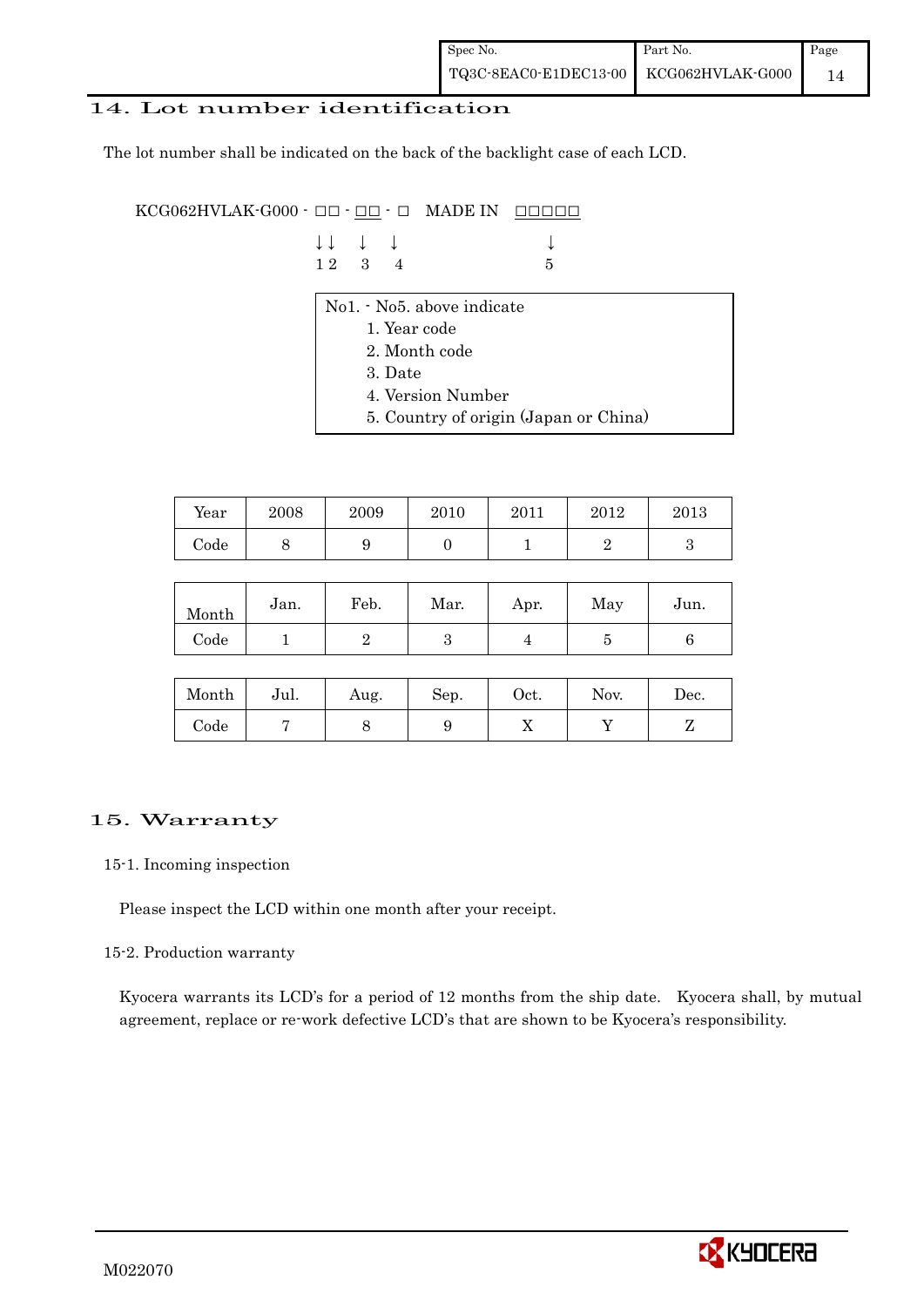### 16. Precautions for use

- 16-1. Installation of the LCD
	- 1) The LCD module has a grounding hole. Please ground the module to prevent noise and to stabilize its performance as circumstances demand.
	- 2) A transparent protection plate shall be added to protect the LCD and its polarizer.
	- 3) The LCD shall be installed so that there is no pressure on the LSI chips.
	- 4) The LCD shall be installed flat, without twisting or bending.
	- 5) Please design the housing window so that its edges are between the active area and the effective area of the LCD screen.
	- 6) Please refer to the following our recommendable value of Clamp-down torque when installing. Clamp-down torque :  $0.32\pm0.03$ N·m Please set up 'SPEED-LOW', 'SOFT START-SLOW' when using electric driver. Recommendable screw JIS tapping screw two types nominal dia.3.0mm installing boss hole depth 4.2±0.5mm Please be careful not to use high torque which may damage LCD module in installation.
	- 7) A transparent protection sheet is attached to the polarizer. Please remove the protection film slowly before use, paying attention to static electricity.

16-2. Static electricity

- 1) Since CMOS ICs are mounted directly onto the LCD glass, protection from static electricity is required.
- 2) Workers should use body grounding. Operator should wear ground straps.

16-3. LCD operation

- 1) The LCD shall be operated within the limits specified. Operation at values outside of these limits may shorten life, and/or harm display images.
- 2) Adjust the "Supply voltage for LCD driving  $(V_{\text{CONT}})$ " to obtain optimum viewing angle and contrast ratio.

16-4. Storage

- 1) The LCD shall be stored within the temperature and humidity limits specified. Store in a dark area, and protect the LCD from direct sunlight or fluorescent light.
- 2) Always store the LCD so that it is free from external pressure onto it.

16-5. Usage

- 1) DO NOT store in a high humidity environment for extended periods. Polarizer degradation bubbles, and/or peeling off of the polarizer may result.
- 2) The front polarizer is easily scratched or damaged. Prevent touching it with any hard material, and from being pushed or rubbed.
- 3) The LCD screen may be cleaned by wiping the screen surface with a soft cloth or cotton pad using a little Ethanol.
- 4) Water may cause damage or discoloration of the polarizer. Clean condensation or moisture from any source immediately.
- 5) Always keep the LCD free from condensation during testing. Condensation may permanently spot or stain the polarizer.
- 6) Do not pull the LED lead wires and do not bend the root of the wires. Housing should be designed to protect LED lead wires from external stress.
- 7) Do not disassemble LCD module because it will result in damage.
- 8) This Kyocera LCD module has been specifically designed for use in general electronic devices, but not for use in a special environment such as usage in an active gas. Hence, when the LCD is supposed to be used in a special environment, evaluate the LCD thoroughly beforehand and do not expose the LCD to chemicals such as an active gas.
- 9) Please do not use solid-base image pattern for long hours because a temporary afterimage may appear. We recommend using screen saver etc. in cases where a solid-base image pattern must be used.
- 10) Liquid crystal may leak when the module is broken. Be careful not to let the fluid go into your eyes and mouth. In the case the fluid touches your body; rinse it off right away with water and soap.

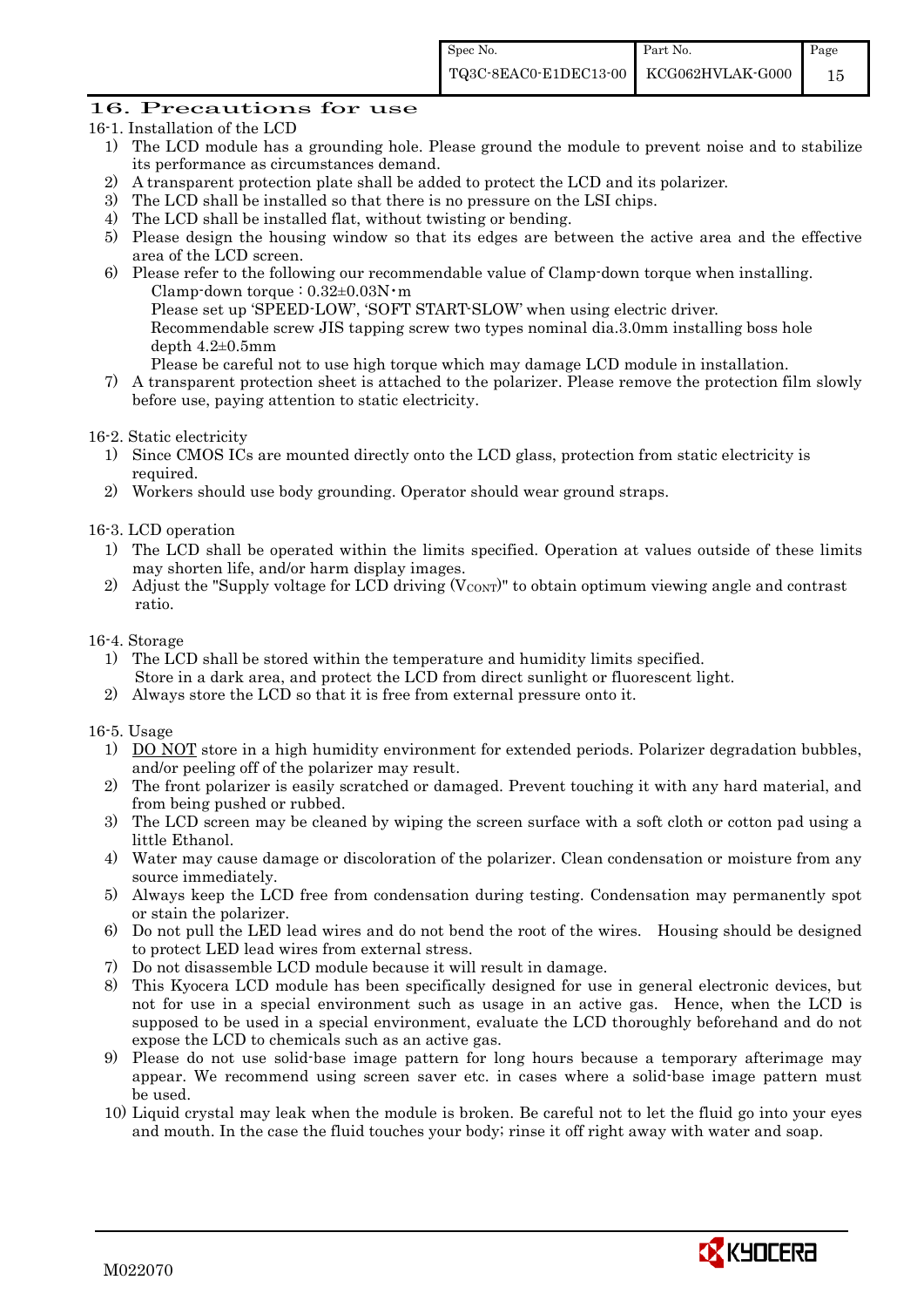## 17. Reliability test data

| Test item                            | Test condition                                                                                 | Test time        | Judgement                                                  |                                                                            |  |
|--------------------------------------|------------------------------------------------------------------------------------------------|------------------|------------------------------------------------------------|----------------------------------------------------------------------------|--|
| High temp.<br>atmosphere             | $60^{\circ}$ C                                                                                 | 240h             | Display function<br>Display quality<br>Current consumption | $\therefore$ No defect<br>$\therefore$ No defect<br>$\therefore$ No defect |  |
| Low temp.<br>atmosphere              | $-20\textdegree C$                                                                             | 240h             | Display function<br>Display quality<br>Current consumption | $\therefore$ No defect<br>: No defect<br>$\therefore$ No defect            |  |
| High temp.<br>humidity<br>atmosphere | $40^{\circ}$ C 90% RH                                                                          | 240h             | Display function<br>Display quality<br>Current consumption | : No defect<br>$\therefore$ No defect<br>$\therefore$ No defect            |  |
| Temp. cycle                          | $-20$ °C<br>0.5 <sub>h</sub><br>0.5 <sub>h</sub><br>R.T.<br>$60^{\circ}$ C<br>0.5 <sub>h</sub> | 10cycles         | Display function<br>Display quality<br>Current consumption | : No defect<br>$\therefore$ No defect<br>$\therefore$ No defect            |  |
| High temp.<br>operation              | $50^{\circ}$ C                                                                                 | 500 <sub>h</sub> | Display function<br>Display quality<br>Current consumption | $\therefore$ No defect<br>$\therefore$ No defect<br>$\therefore$ No defect |  |

\* Each test item uses a test LCD only once. The tested LCD is not used in any other tests.

\* The LCD is tested in circumstances in which there is no condensation.

\* The reliability test is not an out-going inspection.

 \* The result of the reliability test is for your reference purpose only. The reliability test is conducted only to examine the LCD's capability.

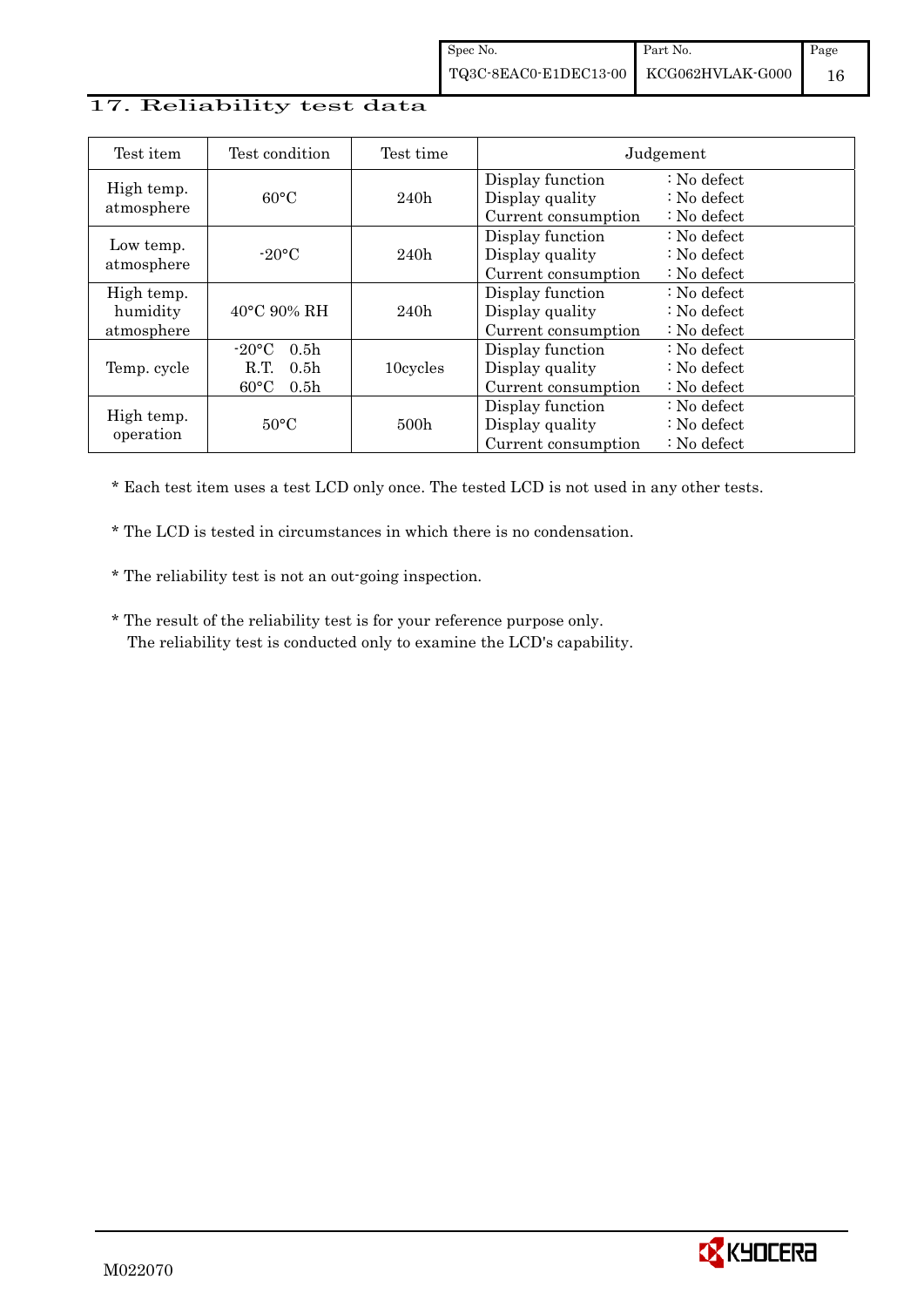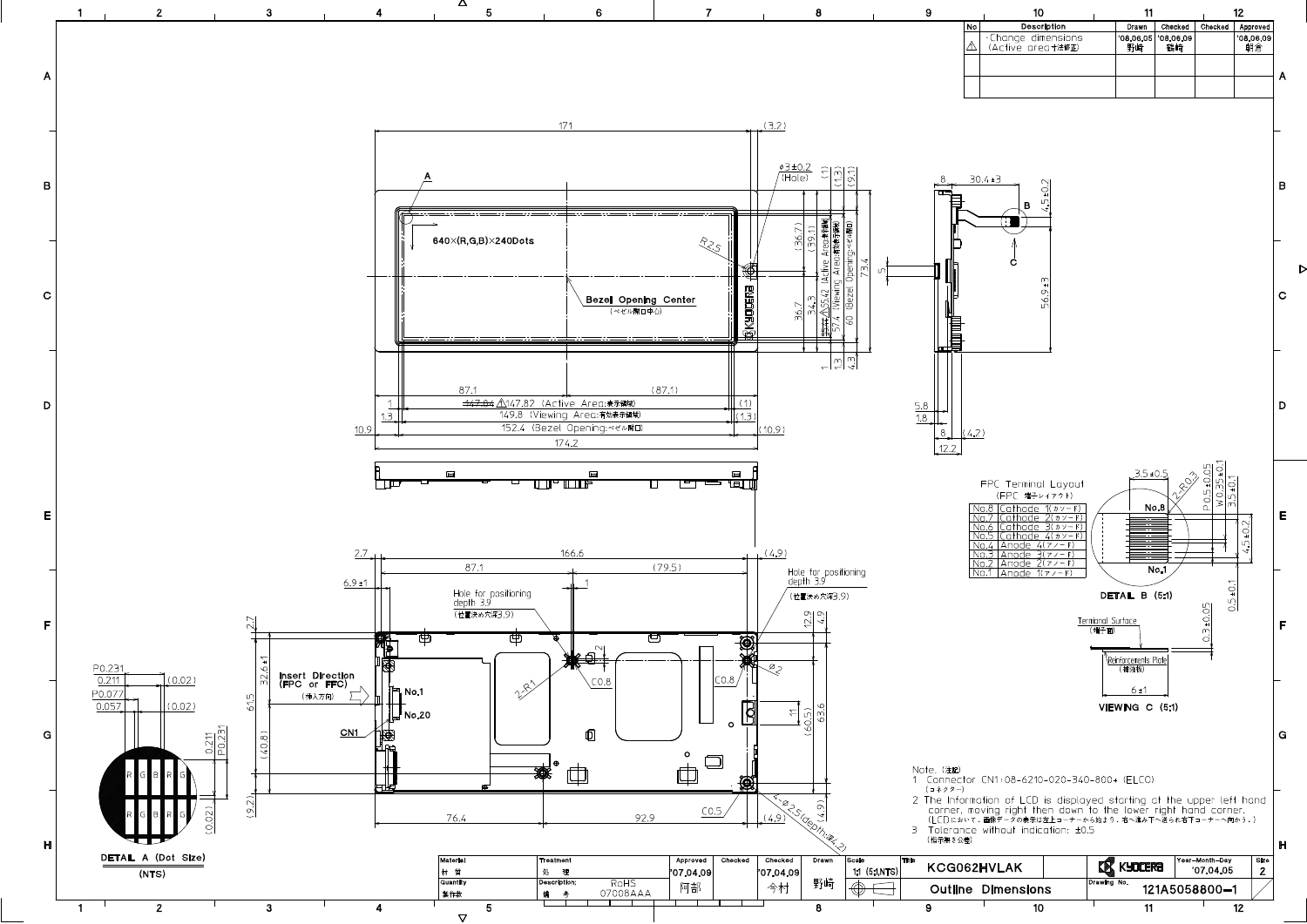|      | Spec No. TQ3C-8EAC0-E2DEC12-00 |
|------|--------------------------------|
| Date | August 26, 2008                |

## KYOCERA INSPECTION STANDARD

## TYPE : KCG062HVLAK-G000

## KYOCERA CORPORATION KAGOSHIMA HAYATO PLANT LCD DIVISION

| Original        |          | Designed by $:$ Engineering dept. | Confirmed by $:QA$ dept. |         |          |
|-----------------|----------|-----------------------------------|--------------------------|---------|----------|
| Issue Date      | Prepared | Checked                           | Approved                 | Checked | Approved |
| August 26, 2008 | S. Kyjme | 20 Johnson                        |                          |         |          |

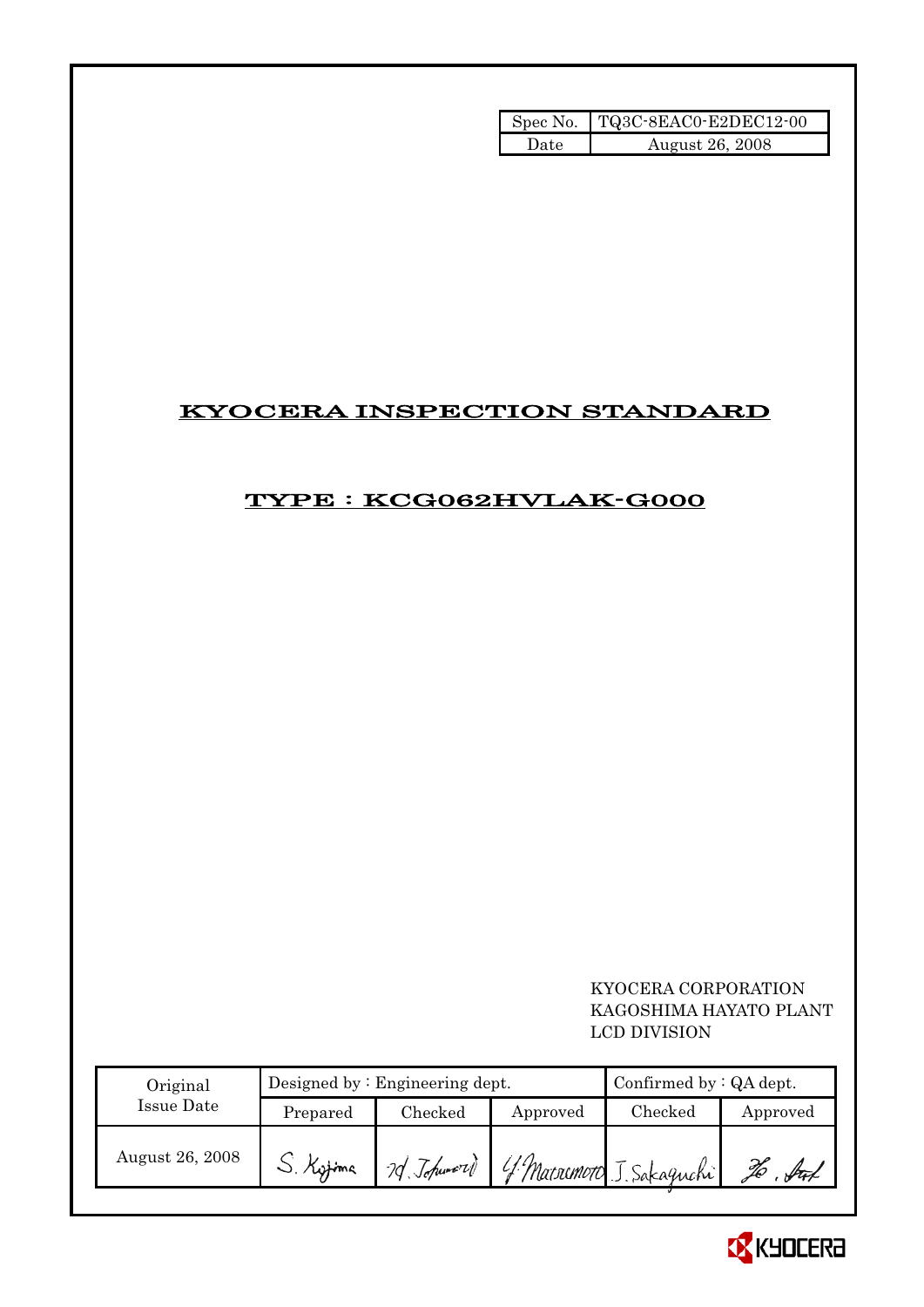| Spec No.                               | Part No. | $\Box$ Page |
|----------------------------------------|----------|-------------|
| TQ3C-8EAC0-E2DEC12-00 KCG062HVLAK-G000 |          |             |

|         |                      |          | Revision record                 |                        |                         |          |
|---------|----------------------|----------|---------------------------------|------------------------|-------------------------|----------|
|         |                      |          | Designed by : Engineering dept. |                        | Confirmed by : QA dept. |          |
|         | $\rm{\textbf{Date}}$ | Prepared | Checked                         | ${\Large\bf Approved}$ | Checked                 | Approved |
|         |                      |          |                                 |                        |                         |          |
|         |                      |          |                                 |                        |                         |          |
| Rev.No. | $\rm{\textbf{Date}}$ | Page     |                                 | Descriptions           |                         |          |
|         |                      |          |                                 |                        |                         |          |
|         |                      |          |                                 |                        |                         |          |
|         |                      |          |                                 |                        |                         |          |
|         |                      |          |                                 |                        |                         |          |
|         |                      |          |                                 |                        |                         |          |
|         |                      |          |                                 |                        |                         |          |
|         |                      |          |                                 |                        |                         |          |
|         |                      |          |                                 |                        |                         |          |
|         |                      |          |                                 |                        |                         |          |
|         |                      |          |                                 |                        |                         |          |
|         |                      |          |                                 |                        |                         |          |
|         |                      |          |                                 |                        |                         |          |
|         |                      |          |                                 |                        |                         |          |
|         |                      |          |                                 |                        |                         |          |
|         |                      |          |                                 |                        |                         |          |
|         |                      |          |                                 |                        |                         |          |
|         |                      |          |                                 |                        |                         |          |
|         |                      |          |                                 |                        |                         |          |
|         |                      |          |                                 |                        |                         |          |
|         |                      |          |                                 |                        |                         |          |
|         |                      |          |                                 |                        |                         |          |
|         |                      |          |                                 |                        |                         |          |
|         |                      |          |                                 |                        |                         |          |
|         |                      |          |                                 |                        |                         |          |
|         |                      |          |                                 |                        |                         |          |
|         |                      |          |                                 |                        |                         |          |
|         |                      |          |                                 |                        |                         |          |
|         |                      |          |                                 |                        |                         |          |
|         |                      |          |                                 |                        |                         |          |
|         |                      |          |                                 |                        |                         |          |
|         |                      |          |                                 |                        |                         |          |
|         |                      |          |                                 |                        |                         |          |
|         |                      |          |                                 |                        |                         |          |
|         |                      |          |                                 |                        |                         |          |
|         |                      |          |                                 |                        |                         |          |

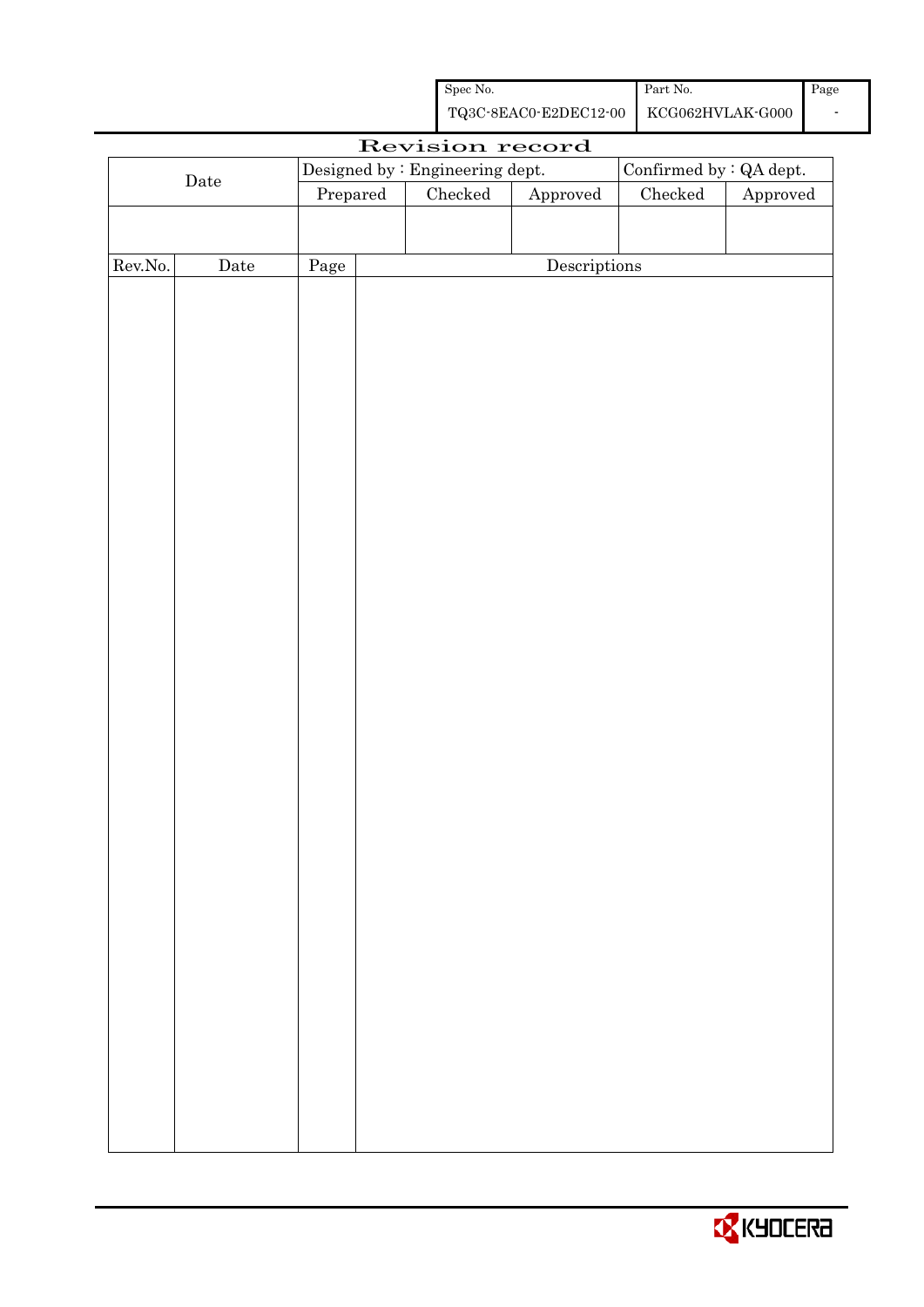# Visuals specification

1) Note

| Item                     | <b>Note</b>                                                                                                                                                                                                                                                                                                                                                                                                                                           |                                                                                                         |  |  |  |  |
|--------------------------|-------------------------------------------------------------------------------------------------------------------------------------------------------------------------------------------------------------------------------------------------------------------------------------------------------------------------------------------------------------------------------------------------------------------------------------------------------|---------------------------------------------------------------------------------------------------------|--|--|--|--|
| General                  | 1. When defects specified in this Inspection Standards are<br>inspected, operating voltage (V <sub>OP</sub> ) shall be set at the level<br>where optimized contrast is available. Display quality is<br>applied up to effective viewing area. (Bi-level INSPECTION)<br>2. This inspection standard about the image quality shall be<br>applied to any defect within the effective viewing area and<br>shall not be applicable to outside of the area. |                                                                                                         |  |  |  |  |
|                          |                                                                                                                                                                                                                                                                                                                                                                                                                                                       |                                                                                                         |  |  |  |  |
|                          | 3. Should any defects which are not specified in this standard<br>happen, additional standard shall be determined by mutual<br>agreement between customer and Kyocera.<br>4. Inspection conditions<br>Luminance<br>: 500 Lux minimum.<br>: 300 mm(from the sample)<br>Inspection distance<br>Temperature<br>: $25 \pm 5$ °C<br>Direction<br>: right above                                                                                             |                                                                                                         |  |  |  |  |
|                          |                                                                                                                                                                                                                                                                                                                                                                                                                                                       |                                                                                                         |  |  |  |  |
| Definition of inspection | Pinhole, Bright spot                                                                                                                                                                                                                                                                                                                                                                                                                                  | The color of a small area is                                                                            |  |  |  |  |
| item                     | Black spot, Scratch<br>Foreign particle                                                                                                                                                                                                                                                                                                                                                                                                               | different from the remainder.<br>The phenomenon does not<br>change with voltage.                        |  |  |  |  |
|                          | Contrast variation                                                                                                                                                                                                                                                                                                                                                                                                                                    | The color of a small area is<br>different from the remainder.<br>The phenomenon change with<br>voltage. |  |  |  |  |
|                          | Polarizer<br>(Scratch, Bubble, Dent)                                                                                                                                                                                                                                                                                                                                                                                                                  | Scratch, Bubble and Dent in the<br>polarizer which can be observed<br>in on / off state.                |  |  |  |  |

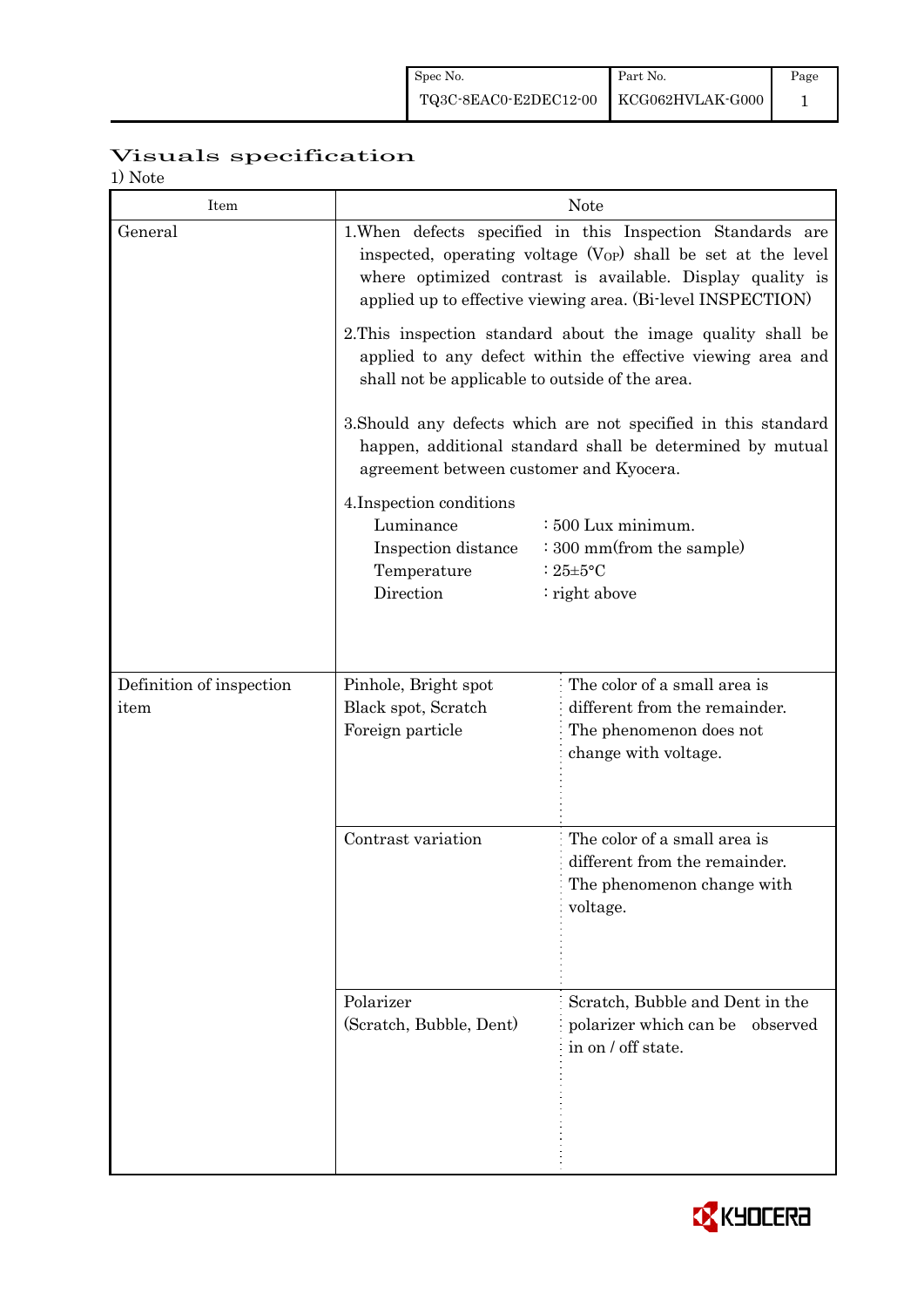| Spec No.                                                                 | Part No. | Page |
|--------------------------------------------------------------------------|----------|------|
| $\left. \text{TQ3C-8EACO-E2DEC12-00}\ \right  \ \text{KCG062HVLAK-G000}$ |          |      |

| Inspection item              | Judgement standard                      |          |                                                        |                           |                   |                               |
|------------------------------|-----------------------------------------|----------|--------------------------------------------------------|---------------------------|-------------------|-------------------------------|
| Pinhole, Bright spot,        |                                         |          |                                                        |                           |                   |                               |
| Black spot, Foreign particle |                                         |          | $\mathbf b$                                            |                           |                   |                               |
|                              |                                         |          |                                                        |                           |                   |                               |
|                              |                                         |          |                                                        |                           | $d = (a + b) / 2$ |                               |
|                              | Category                                |          | Size(mm)                                               |                           |                   | Acceptable number             |
|                              | $\boldsymbol{A}$                        |          |                                                        | $d\leqq0.2$               | Neglected         |                               |
|                              | $\, {\bf B}$<br>$\overline{C}$          |          | $0.2\,<\,\mathrm{d}\leq0.3$<br>$0.3\,<\,\rm\,d\leq0.5$ |                           |                   | $\overline{5}$<br>3           |
|                              | ${\bf D}$                               |          | 0.5 < d                                                |                           |                   | $\boldsymbol{0}$              |
|                              |                                         |          |                                                        |                           |                   |                               |
| Scratch, Foreign particle    |                                         |          |                                                        |                           |                   |                               |
|                              |                                         |          |                                                        |                           |                   |                               |
|                              |                                         |          |                                                        |                           |                   |                               |
|                              |                                         |          |                                                        |                           |                   |                               |
|                              |                                         |          | L                                                      |                           |                   |                               |
|                              |                                         |          |                                                        |                           |                   |                               |
|                              | Width (mm)<br>Length (mm)<br>Acceptable |          |                                                        |                           |                   |                               |
|                              |                                         |          |                                                        |                           |                   | number                        |
|                              | A                                       |          | $W \leq 0.03$                                          |                           | $L \leq 2.0$      | Neglected                     |
|                              | $\bf{B}$<br>$\mathcal{C}$               |          | $0.03< W \leq 0.10$                                    | $2.0\leq\,$ L $\leq\!4.0$ |                   | Neglected<br>$\boldsymbol{3}$ |
|                              | $\mathbf D$                             |          |                                                        | $4.0\rm <\ L$             |                   | $\overline{0}$                |
|                              | ${\bf E}$                               | 0.10 < W |                                                        |                           |                   | According to                  |
|                              |                                         |          |                                                        |                           |                   | 'Circular'                    |
| Contrast variation           |                                         |          |                                                        |                           |                   |                               |
|                              |                                         |          | b                                                      |                           |                   |                               |
|                              |                                         |          |                                                        |                           |                   |                               |
|                              |                                         | a        |                                                        |                           |                   |                               |
|                              |                                         |          |                                                        | $d = (a + b)/2$           |                   |                               |
|                              | Category                                |          | Size (mm)                                              |                           |                   | Acceptable number             |
|                              | $\boldsymbol{A}$                        |          |                                                        | $d \leqq 0.5$             |                   | Neglected                     |
|                              | $\bf{B}$                                |          | $0.5\,<\,\mathrm{d}\leq0.7$                            |                           |                   | $\boldsymbol{3}$              |
|                              | $\mathcal{C}$                           |          | 0.7 < d                                                |                           |                   | $\overline{0}$                |